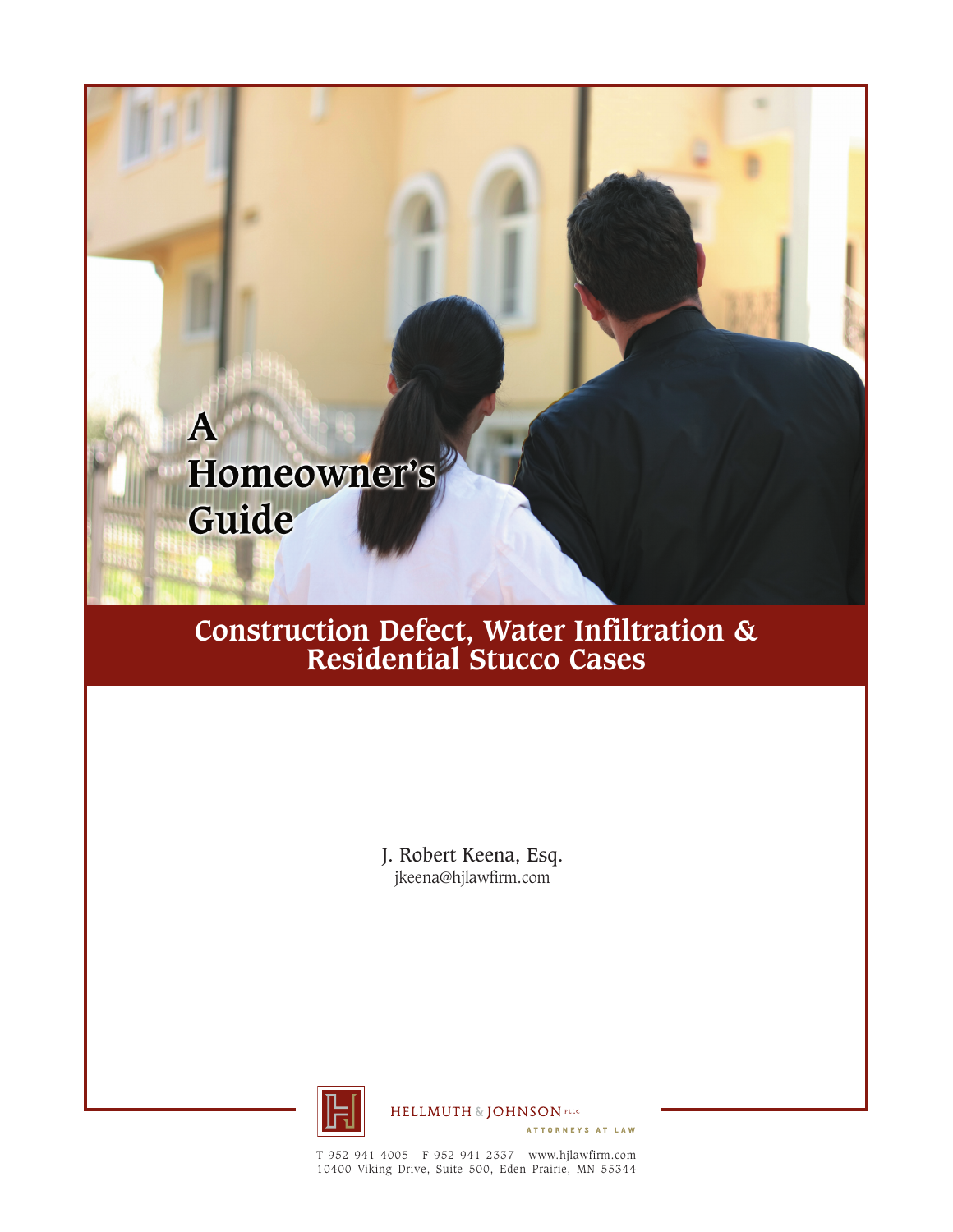

# **A HOMEOWNER'S GUIDE TO CONSTRUCTION DEFECT, WATER INFILTRATION AND RESIDENTIAL STUCCO CASES**

## **PROTECTING YOUR RIGHTS: THE MOST IMPORTANT ISSUES FACING HOMEOWNERS**

 Claims by Minnesota homeowners against builders can generally be divided into two main types. They are New Home Warranty Claims, described in Minnesota Statutes Section 327A.02, *et seq.*, and non-warranty claims, such as Negligence or Breach of Contract. Individuals faced with construction defects in their homes, whether related to water intrusion or other damage, must be aware of strict time limitations that apply to all claims involving construction defects. As described below, the time limitations for claims based on non-warranty allegations are governed by Minnesota Statutes Section 541.051, subd. 1, and claims brought under the statutory warranty are governed by Minnesota Statutes Section 541.051, subd. 4, and Minn. Stat. § 327A. Homeowners must be aware that stopping these clocks and preserving any right to compensation typically requires very specific actions beyond mere meetings or telephone conversations with their builder.

This article provides homeowners with a summary of the Minnesota statute of limitations for construction defects and the statutory New Home Warranty laws, and provides background information regarding various court interpretations on these subjects. Each case is different and this article is not to be relied upon as legal advice. Instead, homeowners faced with these issues should consult with an attorney experienced in this area of law.

Some homeowners are under the incorrect belief that ongoing discussions or negotiations with a builder or its insurers regarding resolution of a problem will automatically stop or toll the statute of limitations and provide additional time to commence suit. Generally, this is not the case. Very strict deadlines (discussed below) must be met to preserve warranty and nonwarranty claims. Homeowners should know that if the time limitations lapse, under the law they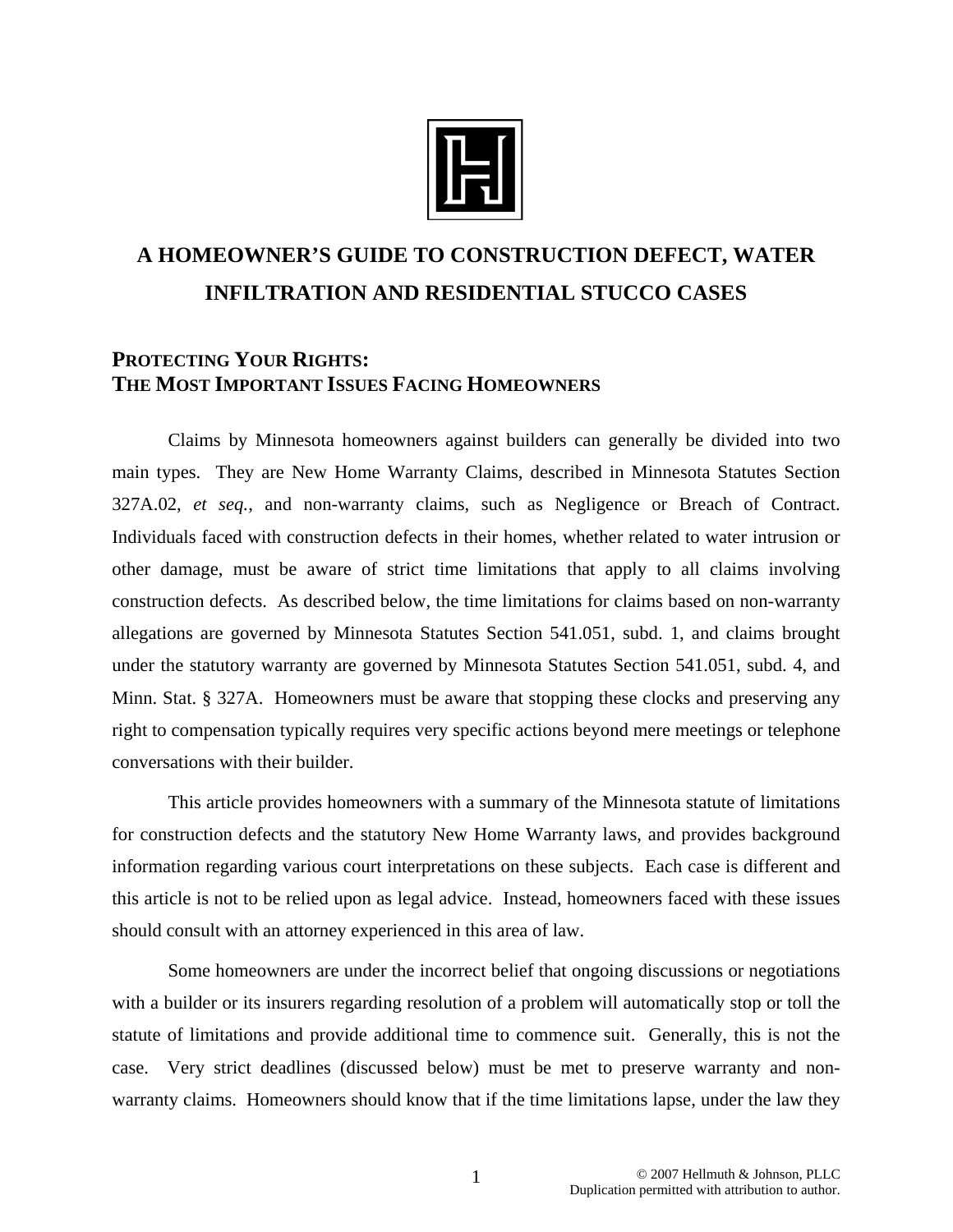are not entitled to recovery for the damages to their home – regardless of the extent of those damages. Homeowners must also be extremely wary of entering into even the simplest conversations with representatives of builder insurers (including adjusters and engineers), as history has shown that these representatives are generally focused solely on minimizing their liability and creating statute of limitations defenses.

Very often, insurers will offer a settlement that appears satisfactory at face value, but in reality does not take into account the complex and hidden nature of the damage. Homeowners should consult an attorney before they give any statements to these insurers. No recorded statement by the homeowner or other official statement sought by a builder's insurer will likely have any benefit to a homeowner – and there is no prerequisite to giving a "timeline" in order to recover for this type of damage. The questions in such an interview often will not seek to identify the problem suffered by the homeowner but, instead, will be focused on the date of discovery of the issue so that the insurer can start building a statute of limitations defense.

#### **TWO COMMON MISTAKES HOMEOWNERS SHOULD AVOID**

Homeowners frequently make two central mistakes that may result in a complete inability to recover the cost of repair for damages in the home. The first involves a misunderstanding of what homeowners commonly refer to as the "ten-year warranty" on their home. Homeowners often presume that the Minnesota New Home Warranty (described below) gives them the right to make a claim any time within ten years of the completion of their home. Instead, the New Home Warranty is restricted by both the statute of limitations and the statute of repose found at Minn. Stat. § 541.051. What this means, according to the case law, is that if homeowners wish to bring a warranty claim under the New Home Warranty they must do so within two years of the breach of that warranty. For example, if homeowners with a five-year old home discover a warranted defect, satisfy their written notice requirement (which is important and described below), receive information from the builder that the warranty will not be honored (*i.e.*, a breach of the warranty), and wait three years before taking any action, the owners of the now eight-year old home could be found to have waited past their statute of limitations to make their claim. In that circumstance, the homeowners can make no recovery under the New Home Warranty – or even under a common law theory. In truth, likely they will have absolutely no ability to recover.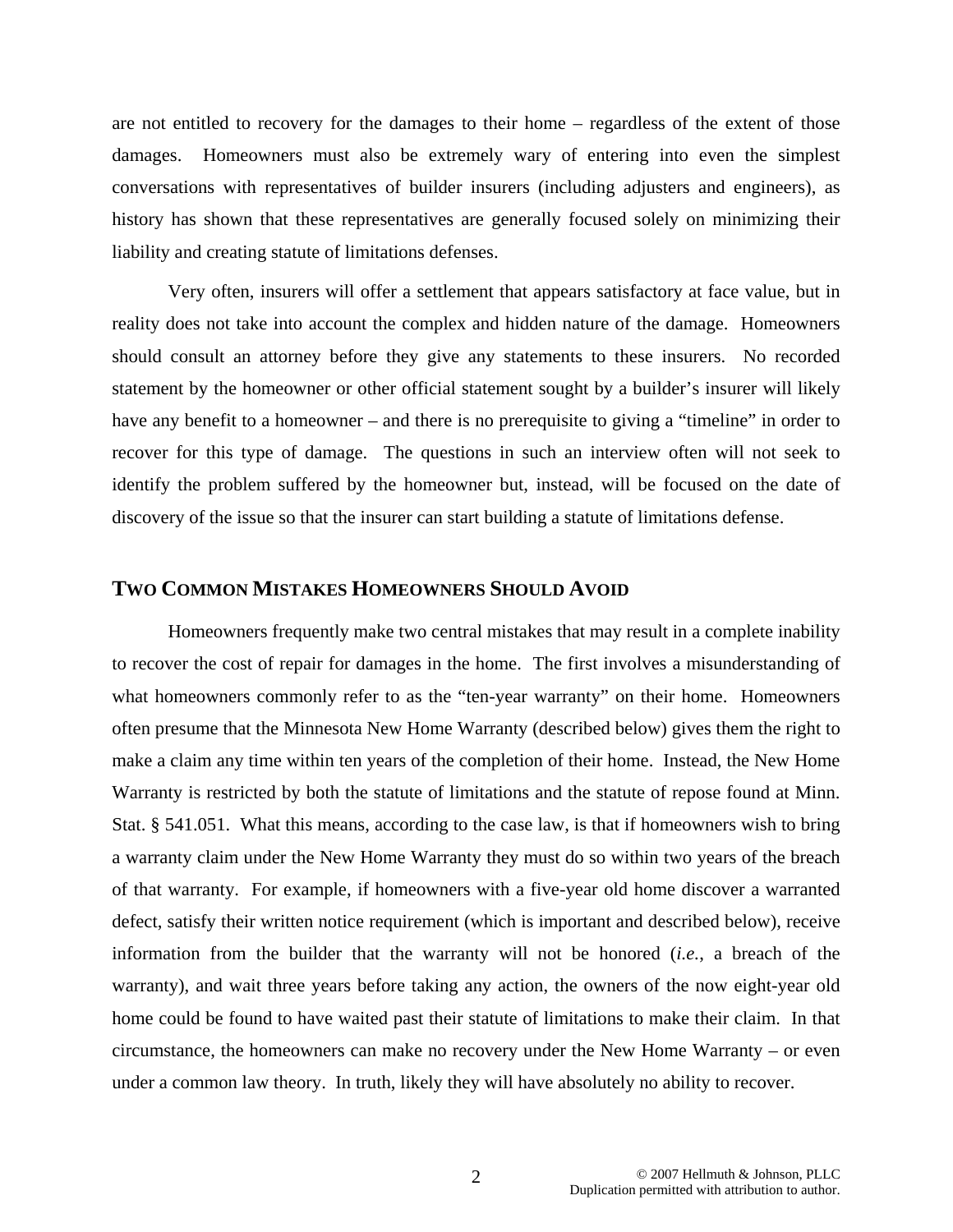The "ten-year" language often referred to in the New Home Warranty does not give homeowners ten years within which to make claims for problems discovered. Instead, it protects *builders* in that it restricts homeowners from making a claim for any defect or injury (including breach of warranty) discovered more than ten years after the substantial completion of the home. The two-year "statute of limitations" falls within this ten-year period.

The second very common mistake that has often injured homeowners involved in construction defect and water infiltration claims involves interaction with builders and insurers – and the mistaken belief that contacting the insurer or builder without written notice somehow constitutes an initial claim, stopping the statute of limitations clock. Further complicating the issue is a false impression that written notice alone preserves all rights. Instead, written notice is a prerequisite to a claim.

Homeowners also often mistakenly believe that the investigators, engineers, and adjusters acting on behalf of the builder's insurers have an interest other than the builder's in mind when negotiating a resolution. The builder's representative's central interest will be two-fold: (1) document information which they can use to support a defense against the homeowners for statute of limitations (they will interview or even record a homeowner making statements regarding the history of the problem in an attempt to argue that the problem was discovered more than two years prior to the date when the homeowner formalizes a legal claim), and (2) to dissuade the homeowners from seeking their own representation in the form of an engineer or legal representation so that a negotiated settlement of the claim will be based on *as narrow a scope of repair as they can convince the homeowners to accept* which often differs from the proper complete scope of repair.

Homeowners can avoid these two key errors by seeking the representation of a qualified structural engineer to evaluate the scope of the damage properly, and by seeking legal advice regarding their legal rights and obligations. Following rounds of intense conversations with insurers, many homeowners have been very surprised to receive correspondence informing them that the conversations will cease based on statements made by the homeowners, which support the conclusion that more than two years passed since the discovery of the injury or the alleged breach. These letters are typically plain and to the point – specifically informing the homeowners that the conversations are over and that no offer whatsoever will be presented.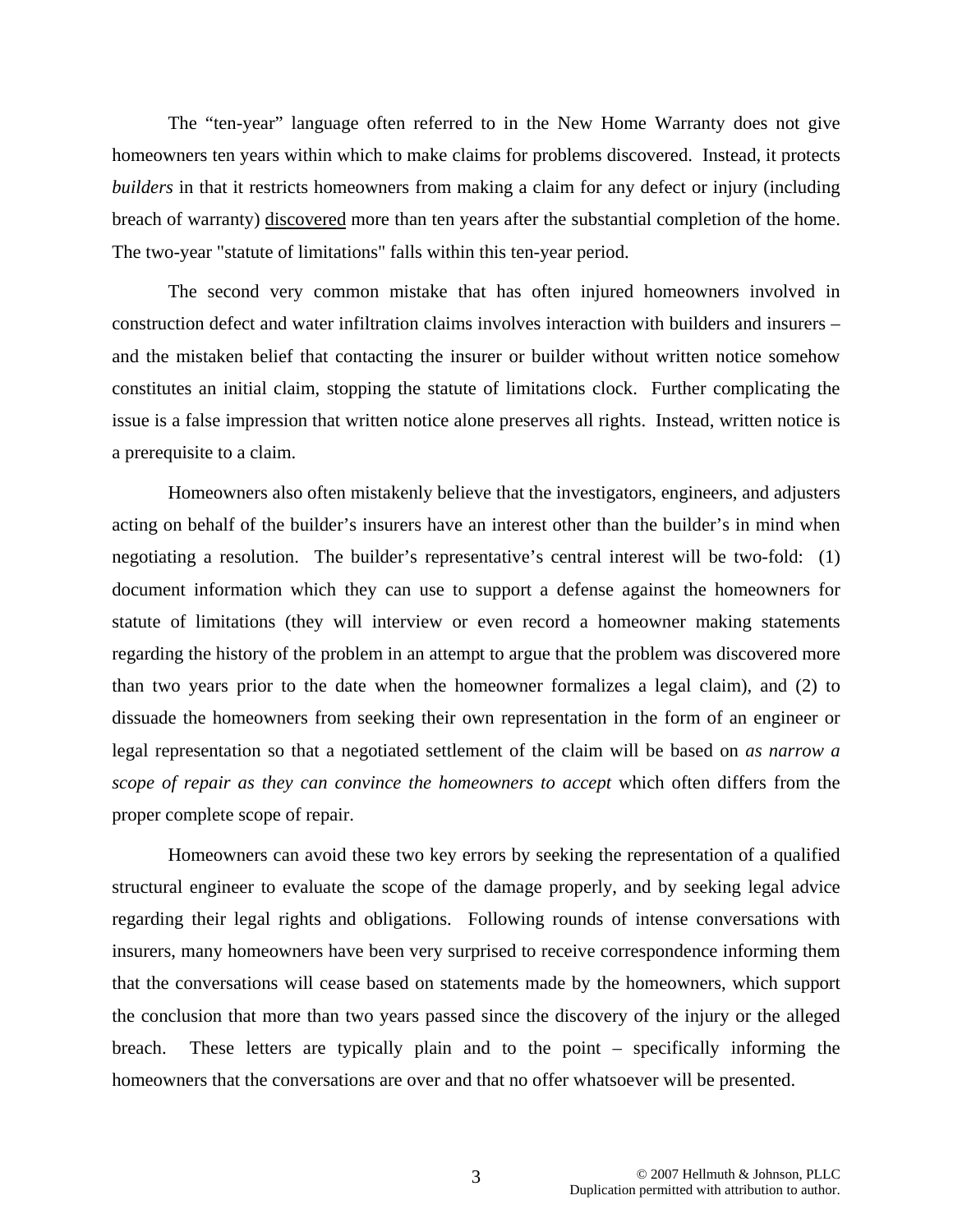This hard fast rule regarding the enforcement of deadlines also applies to the six-month written notice requirement described below, which requires that a homeowner making a 327A.02 warranty claim notify the builder **in writing** within six months of the discovery of the injury. Telephone calls, interviews, meetings, and even negotiations for settlement do not satisfy the *written* notice requirement. The strict application of these deadlines was recently relied upon by the Minnesota Court of Appeals in *Collins v. Buus*, 2006 WL 1985411. In this matter, the court found that a homeowner who had met with the builder's engineers at his home and offered a recorded statement regarding the history of issues, and had held other meetings with the builder and the builder's insurer, did not meet the written notice requirement despite the fact that the homeowner's statement had been reduced to writing. Cases like *Collins* demonstrate the strict requirements with regard to satisfaction of deadlines on legal claims.

#### **THE MINNESOTA HOME WARRANTY: MINNESOTA STATUTE SECTION 327A.02**

 The statutory warranty for defects in construction of a property is found in Minnesota Statutes Section 327A.02, which provides the following warranty for home or "dwelling" owners:

> **Subd. 1. Warranties by vendors.** In every sale of a completed dwelling, and in every contract for the sale of a dwelling to be completed, the vendor shall warrant to the vendee that: (a) during the one-year period from and after the warranty date the dwelling shall be free from defects caused by faulty workmanship and defective materials due to non-compliance with building standards; (b) during the two-year period from and after the warranty date, the dwelling shall be free from defects caused by faulty installation of plumbing, electrical, heating, and cooling systems due to noncompliance with building standards; and (c) during the ten-year period from and after the warranty date, the dwelling shall be free from major construction defects due to non-compliance with building standards.

> > \* \* \*

Minn. Stat. § 327A.02 defines "major construction defects" as referenced above in part (c) as follows:

> Major construction defect means actual damage to load bearing portion of dwelling of the home improvement, including damage due to subsidence, expansion or lateral movement of soil, which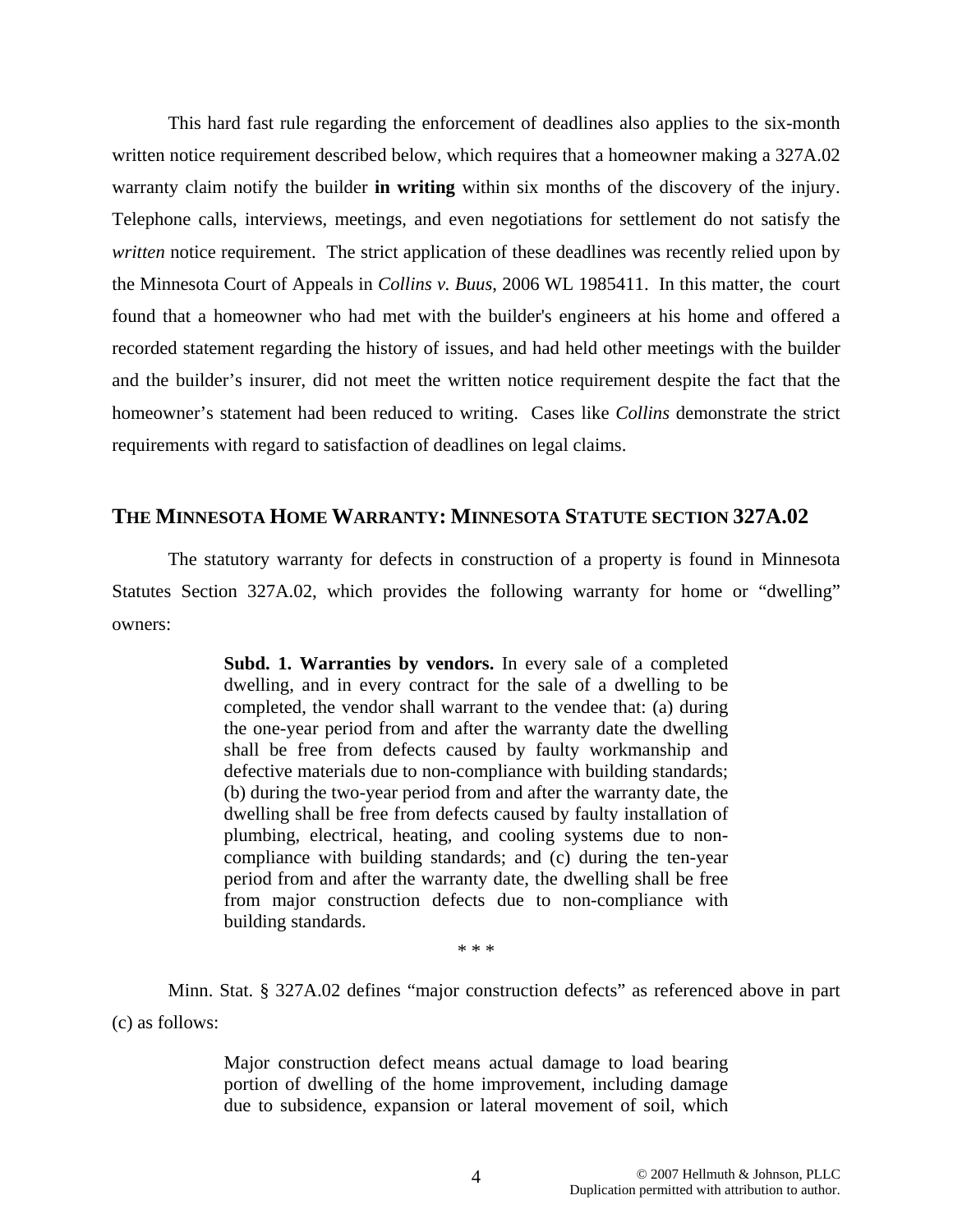effects the load bearing function and which vitally affects or is eminently likely to vitally use of the dwelling or the home improvement for residential purposes. Major construction defect does not include damage due to movement of soil caused by flood, earthquake or other natural disaster.

This statute creates a new construction warranty for homeowners even where none has been expressly offered by the builder. Homeowners faced with water intrusion claims and other construction defects often bring a lawsuit alleging breach of this warranty, as well as the nonwarranty (common law) claims such as negligence and breach of contract. As set forth below, however, additional time restrictions and obligations on the part of the homeowner apply to bringing a breach of statutory warranty claim in Minnesota. Specifically, under Minnesota Statute 327A.03 entitled "Exclusions," the following obligation is placed on homeowners as a *first step* in the breach of statutory warranty claim process. In relevant part, the statute reads:

> Liability of the vendor [the builder] or the home improvement contractor under 327A.01 to 327A.07 is limited to the specific items set forth in Sections 327A.01 to 327A.07 and does not extend to the following:

> (a) Loss or damage not reported by the vendee or the owner to the vendor or the home improvement contractor in **writing** within six months after the vendee or the owner discovers or should have discovered the loss or damage. [Emphasis added.]

In layman's terms, this statute requires that the builder receive a written report or notice of the claim within six months after the homeowner discovers – or should have discovered – the issue. A homeowner's failure to meet this initial hurdle could bar a statutory warranty claim, and may limit the homeowner to making (at best) a common law claim (e.g., breach of contract or negligence) – and only provided those claims be commenced in a lawsuit prior to two years from the date of discovery of the defect. As stated above, telephone or in-person notification is not sufficient. The notification *must be in writing***.** 

After providing the notice required by Section 327A.03, the owner must also allow the vendor or builder to inspect the property and to offer to repair the defects as required under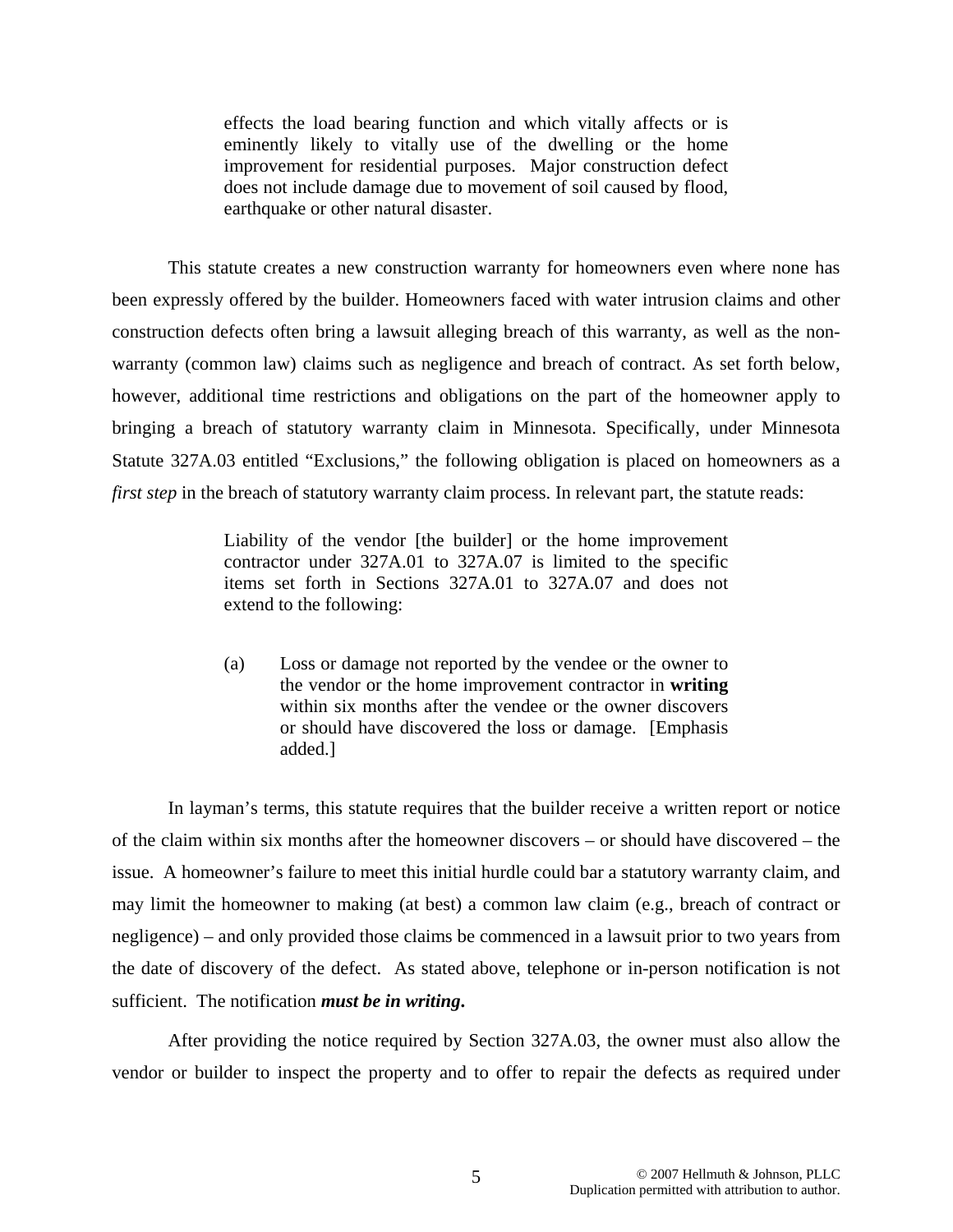Section 327A.02. If the owner refuses to allow the builder to inspect the property, a judge has the authority to order the inspection.

If the builder responds to the written notice from the homeowner by seeking an inspection of the property in order to evaluate whether they wish to make a written offer to repair, that written offer must in turn be made within thirty days of the builder's receipt of the homeowner's notice. This process of notice and offer of repair should be handled by an attorney on behalf of the homeowner, since any offer that is insufficient in addressing all of the issues involves legal questions as to whether breach has occurred. However, this should not delay the written notice by the homeowner to the builder.

Additionally, homeowners often need the assistance of an engineering professional in order to understand whether the scope of an offer to repair by a builder is sufficient. Under Minn. Stat. § 327A.02, subd. 4, the statute of limitations clock is stopped temporarily *for a statutory warranty claim only* beginning with the date notice was issued until the earliest of any of the following events: (a) failure by the builder to make a written offer of repair within thirty days of notice from the homeowner; (b) the date the builder rejects the owner's claim in writing; (c) the owner rejects the builder's offer to repair (for reasons such as insufficient scope, timing, etc.); or, (d) 180 days.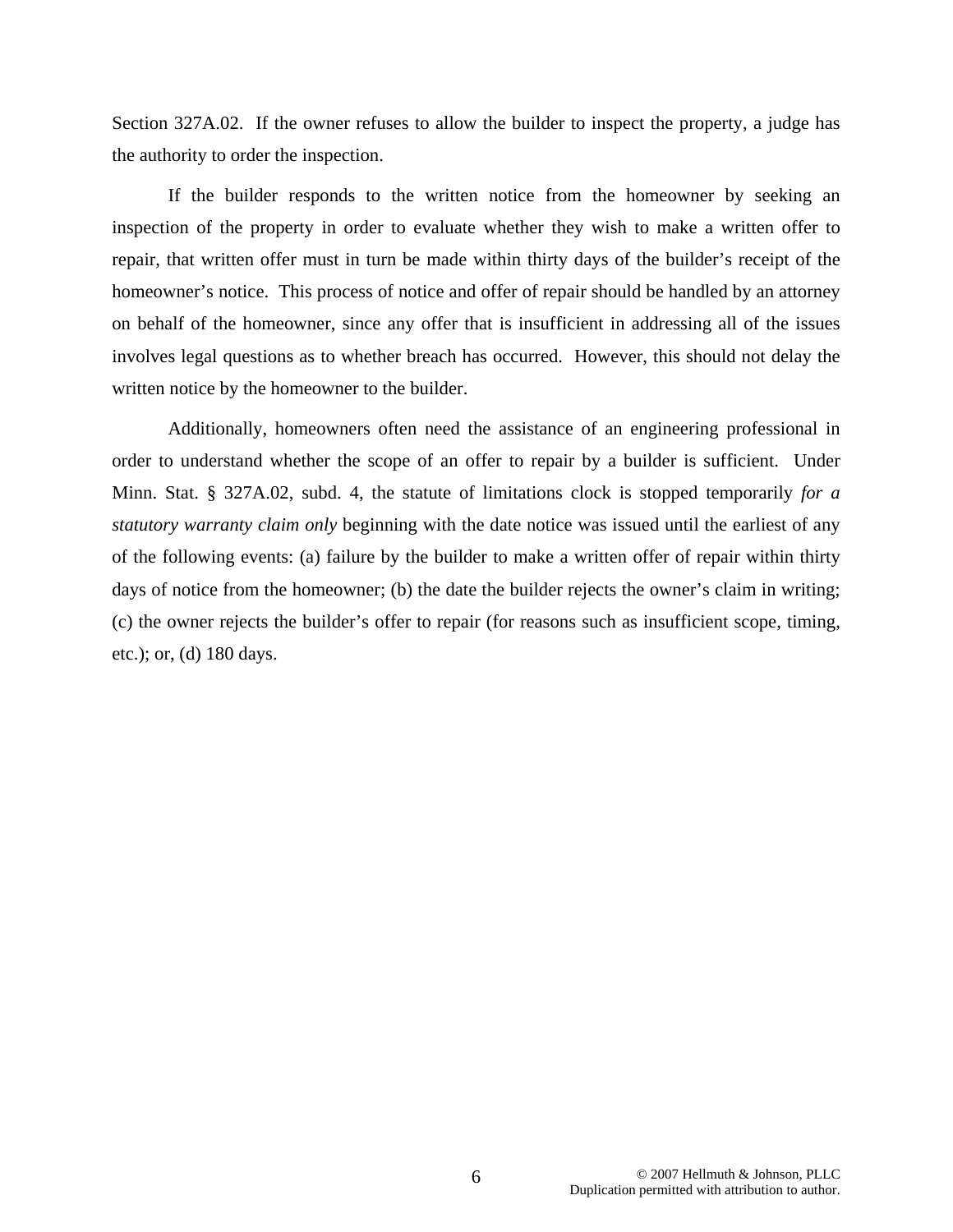### **THE STATUTE OF LIMITATIONS AND STATUTE OF REPOSE FOR DEFECTS IN CONSTRUCTION**

 The statute of limitations for making a legal claim (a lawsuit) for defects in the construction or repairs of a home is set forth in Minn. Stat. § 541.051. For non-warranty claims, such as a claim for negligence, homeowners must commence an action within two years from the "date of discovery of the injury" or their claims may be barred. To bring a warranty action (often done simultaneously with a non-warranty action) the homeowners must first satisfy their "written notice" obligation discussed above and bring their action within two years of any breach of the warranty rather than discovery of the injury. All claims should be preserved and legal advice should be received when negotiating this complex issue.

 Individual builders often have good intentions when engaging in ongoing discussions regarding the resolution of a claim. However, once they inform their insurers of the claim, the focus is often shifted to creating a statute of limitations defense. **A homeowner should never presume that a builder's insurer or a builder's insurer's engineer has the homeowner's best interests in mind.** These insurers or engineers will often interview the homeowners and focus the questioning on the subject of "date of discovery" (the date the statute of limitations clock began to run). The scope of the defect, or how the defect has affected the homeowners' lives, is of little interest to them. Extreme caution should be exercised when responding to questions from builders or their insurers which begin "[W]hen did you first notice …" or "[H]ow long has 'x' been going on." The questions are asked solely to form a basis to deny a claim and, in truth, should alert a homeowner that legal advice is necessary. **Except in rare circumstances, the only way to stop the statute of limitations clock is to commence a lawsuit**.

The statute of limitations for home defect cases (Minnesota Statutes § 541.051) states (in relevant part) the following:

#### **Chapter 541. Limitation of time, commencing action.**

#### **541.051. Limitation of action for damages based on services or construction to improve real property.**

1(a) Except where fraud is involved, no action by any person in contract, tort, or otherwise, to recover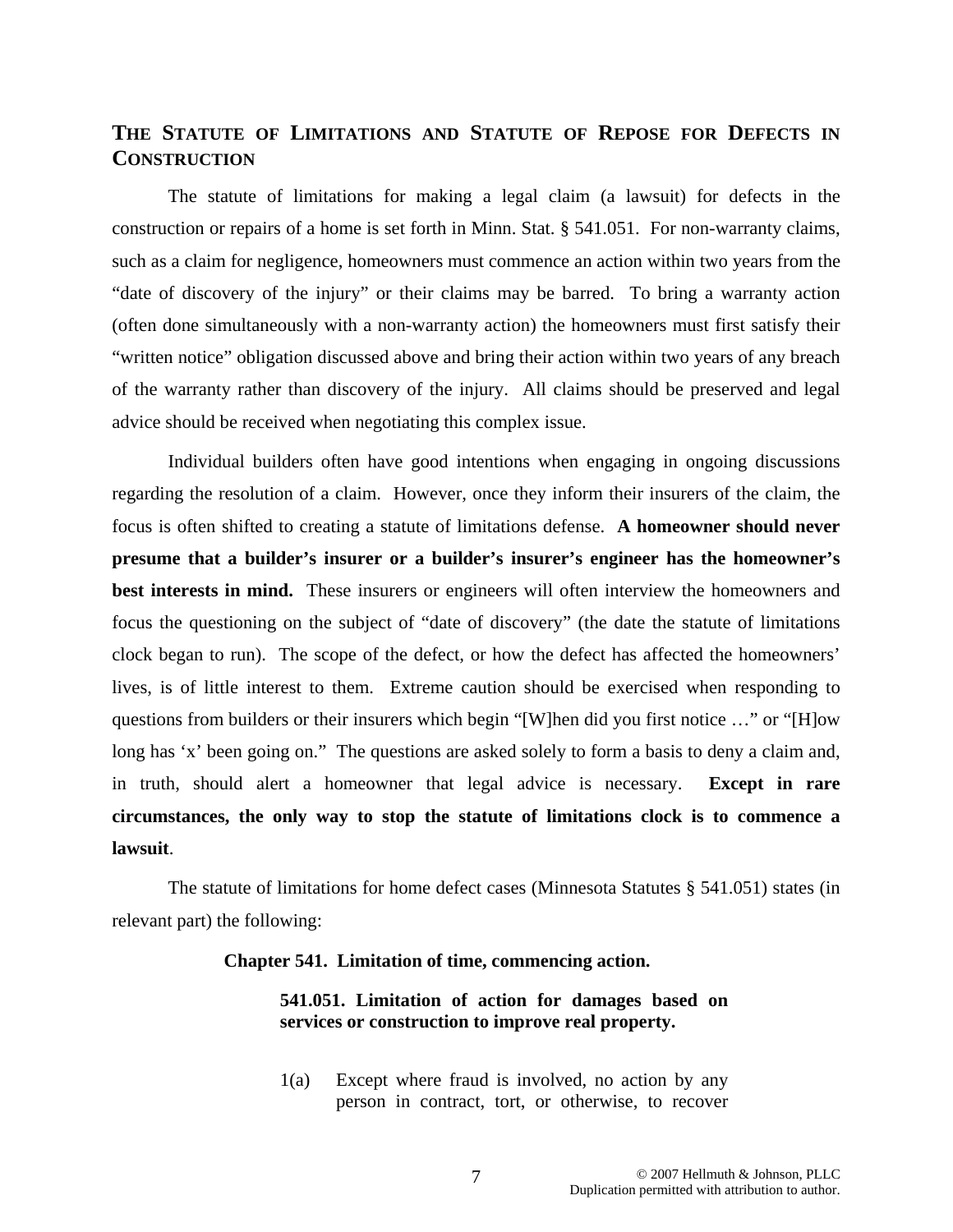damages for any injury to property, real or personal, or for bodily injury or wrongful death, arising out of the defective and unsafe condition of any improvement to real property shall be brought against any person performing or furnishing the design, planning, supervision, materials or observation of construction or construction of the improvement to the real property or against the owner of the real property **more than two years after the discovery of the injury** [emphasis added], nor, in any event shall such a cause of action accrue more than ten years after substantial completion of the construction. Date of substantial completion shall be determined by the date when the construction is sufficiently completed so that the owner or the owner's representative can occupy or use the improvement for the intended purpose.

Courts have generally interpreted this paragraph to mean that a homeowner must bring a lawsuit for defective construction within two years after the date of the discovery of the injury in construction, and only if the injury has been discovered no more than 10 years after the completion of the construction itself.

Subdivision 4 of this statute applies to actions for breach of the New Home Warranty and states:

> **Subd. 4. Applicability**. For the purposes of actions based on breach of the statutory warranties set forth in section 327A.02, or to actions based on breach of an express written warranty, such actions shall be brought within two years of the discovery of the breach. **In the case of an action under section 327A.05, which accrues during the ninth or tenth year after the warranty date, as defined in section 327A.01, subdivision 8, an action may be brought within two years of the discovery of the breach, but in no event may an action under section 327A.05 be brought more than 12 years after the effective warranty date . . . .**

Under this section, the clock for warranty claims begins to run upon the breach of warranty and not upon discovery of the injury.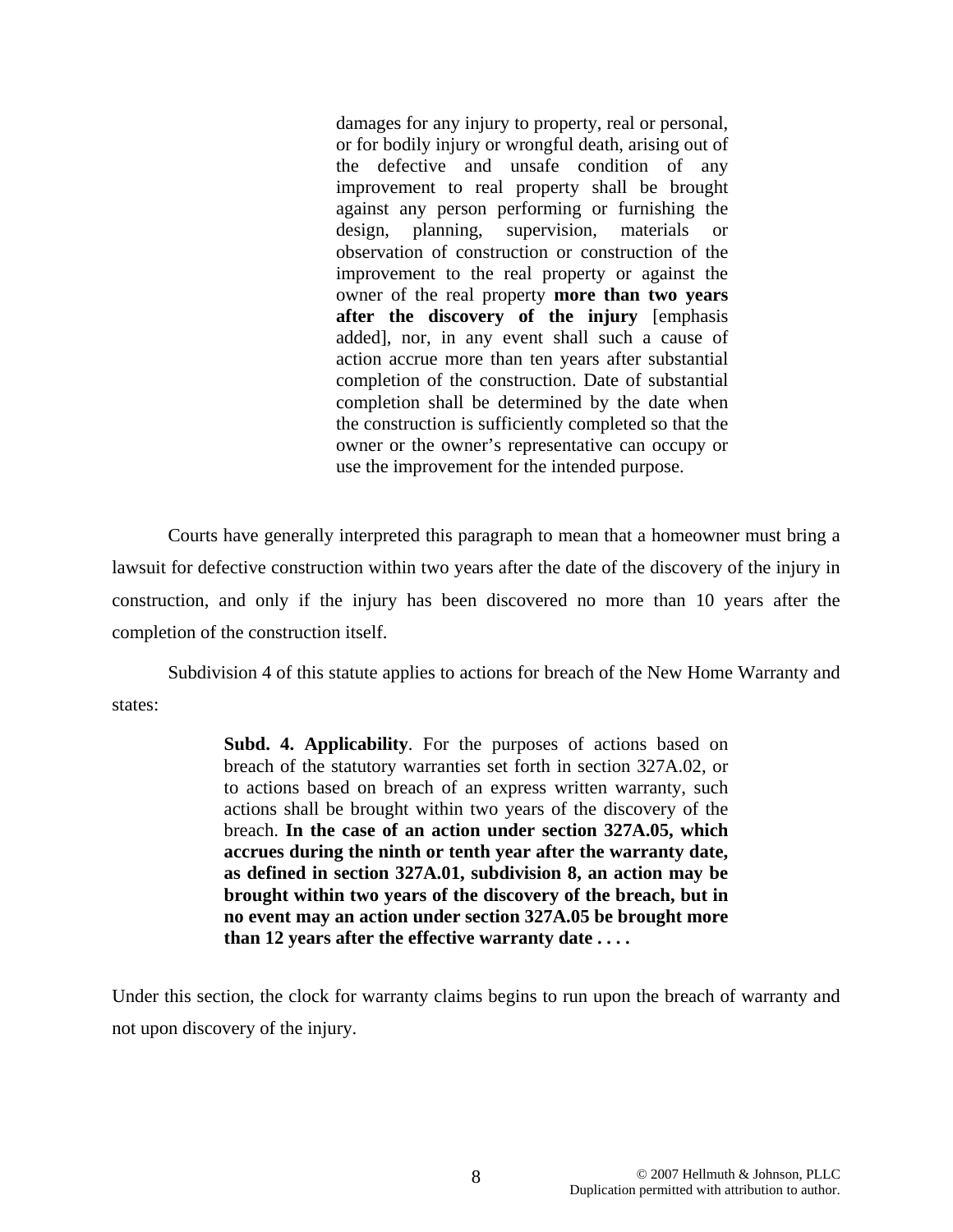### **A SELECTION OF CASES ADDRESSING THE STATUTE OF LIMITATIONS AND STATUTE OF REPOSE FOR WARRANTY AND NON-WARRANTY CLAIMS**

Many homeowners presume that "discovery" date is not the date the effects of the defect are discovered (for example, pooling water or staining below a window) but, instead, the date the cause of the defect is discovered. Courts often disagree with this argument.<sup>[1](#page-9-0)</sup> The cases below provide insight as to how Minnesota courts have treated the issue of date of discovery and statute of limitations.

*Vlahos v. R and I Construction of Bloomington***, 658 N.W.2d 917 (Minn. Ct. App. 2003) (***rev'd* **676 N.W.2d 672 (Minn. 2004))**. This case involves a homeowner with water rot problems. The facts were similar to many other Minnesota water infiltration problems in homes throughout the State of Minnesota. The home was constructed in 1991 for the Rovicks, the first purchasers. While residing in the home the Rovicks experienced various water leakage problems, including condensation and leaky windows. They made efforts to correct these problems through the use of dehumidifiers and caulking. In 2000, the Vlahoses, the second owners, purchased the home and began a large remodeling project. During this project, they discovered a large amount of water damage in the interior walls of the home. Vlahos commenced a lawsuit in 2001 and the builder sought to have the case dismissed based on the two-year statute of limitations, arguing that the discovery by the Rovicks began the statute of limitations period.

The trial court and the Minnesota Court of Appeals found that the Vlahos' claim was barred by the statute of limitations. Essentially, it was found that the statute of limitations clock under Minnesota Statute 541.051, subd. 1, began to run upon the discovery of the damage by the previous homeowners. The Minnesota Supreme Court, however, reversed the decisions of the trial court and the Minnesota Court of Appeals and ruled in favor of Vlahos, finding that the claim was still viable.

 The Minnesota Supreme Court found that the statute of limitations clock for a warranty claim does not begin upon discovery of the injury (as with a non-warranty claim such as

 $\overline{a}$ 

<span id="page-9-0"></span><sup>1</sup> But, *see Wittmer v. Ruegemer***, 402 N.W.2d 187 (Minn. Ct. App. 1987)** which found that the statute of limitations began to run not upon the discovery of water from the defective septic system but instead upon receipt of a report from an expert stating that the system was defective. (This case should not be relied upon when a homeowner is at or near two years since the initial discovery of water in a water infiltration case as other courts have decided the issue differently, as set forth above.)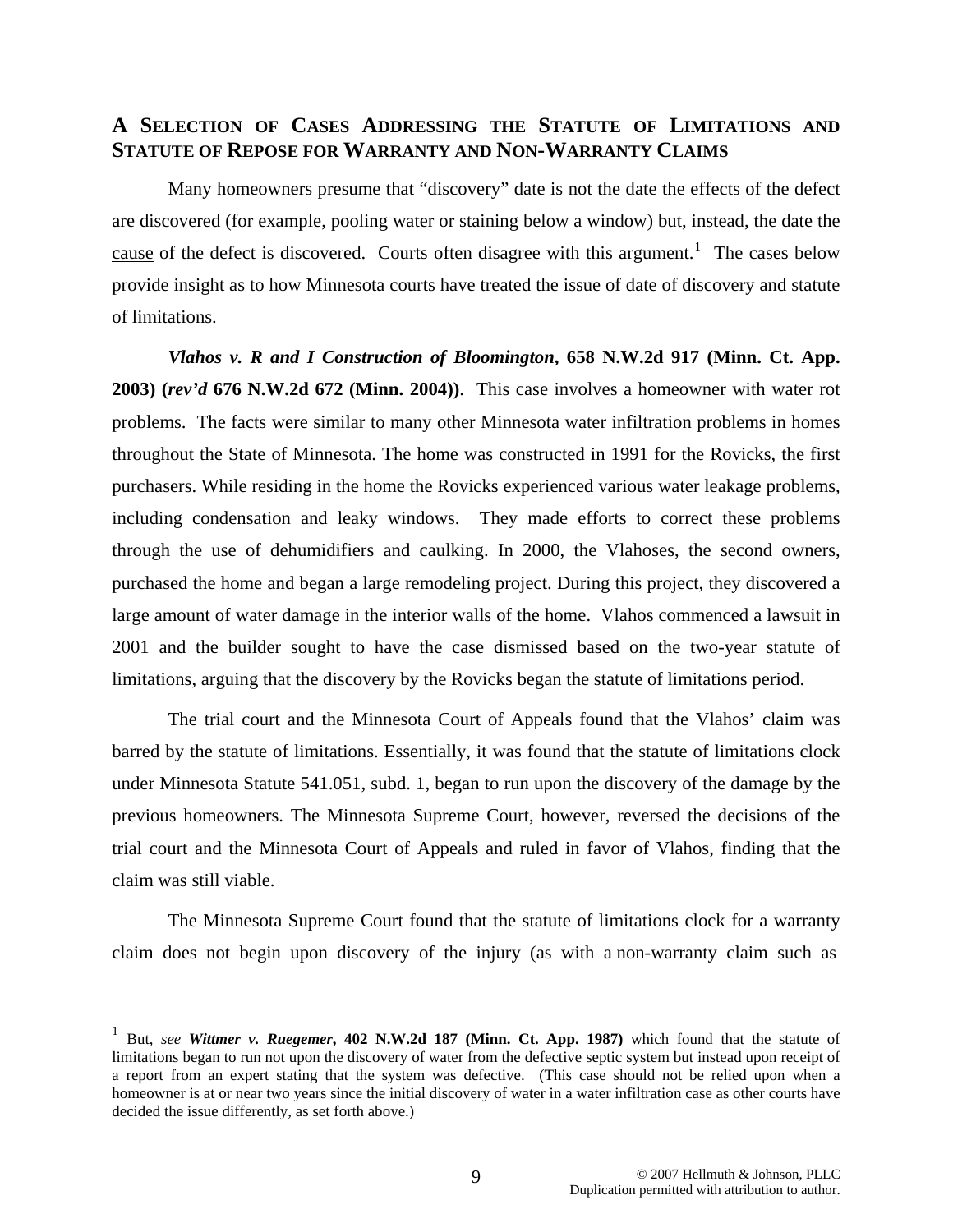negligence or breach of contract) but, instead, the warranty statute of limitation clock begins to run when the homeowners discover or should have discovered the builder's refusal or inability to ensure the home is free of major construction defects.

 The *Vlahos* court also clarified the definition of "major construction defect" as referenced in the Minnesota New Home Warranty Statute. Prior to this decision, builders had argued that warranty claims could only be asserted for structural damage that was present at the time of construction. For example, they argued that a defect in the structural support system of the home needed to be present at the time construction was completed. The court in *Vlahos* clarified that this definition extended to actual damage of the load bearing portions of the dwelling occurring after the completion of construction, for example, damage to the load bearing portions of the building which occurred as a result of water infiltration which caused the load bearing portions of the dwelling to become water saturated or rotted.

 This is a landmark case for homeowners facing water infiltration and construction defect issues.

*Independent School District No. 775 v. Holm Brothers Plumbing & Heating, Inc.***, 660 N.W.2d 146 (Minn. Ct. App. 2003)**. A school district brought claims related to an alleged defect in the heating system of a school building built in 1993. The heating system was completed in 1994. Between 1996 and 1998, a heating, ventilation and air contractor was called twelve times to make repairs to the system. In 1999, the school district hired an engineer to analyze the cause of the failure. In 2000, the engineer stated that the reason for the failure was due to improper installation. The school district (the building owner) commenced an action in 2001. The trial court dismissed the property owner's action as barred pursuant to the statute of limitations. Significant to homeowners with water infiltration issues, the Court of Appeals noted that:

> For an action brought in court, the limitations period under Minnesota Statute Section 541.051, subd. 1, begins to run when actionable injury is discovered, or with due diligence, should have been discovered, regardless of whether the precise nature of the defect causing the injury is known.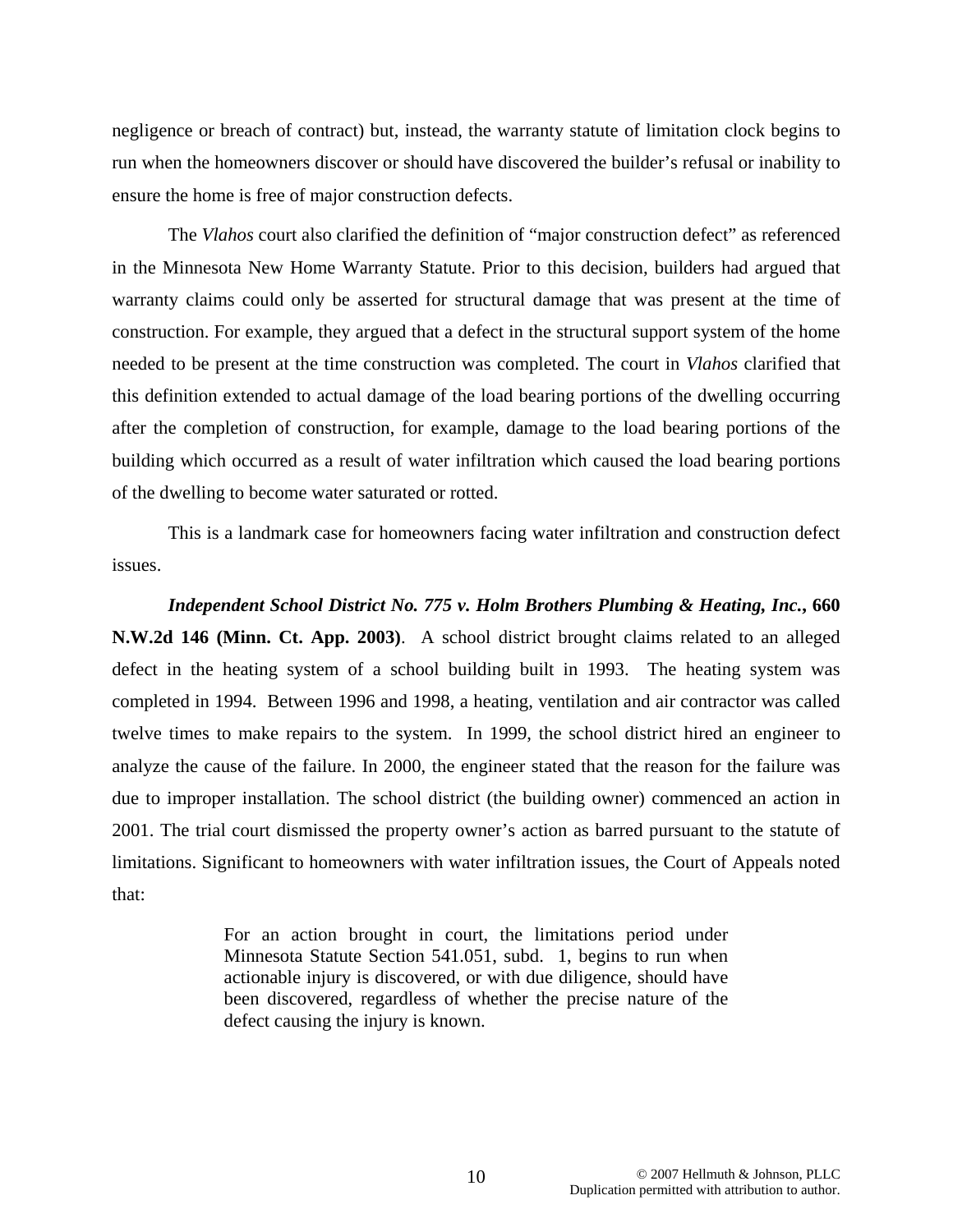*City of Minneapolis v. Architectural Alliance,* **2006 WL 234804 (Minn. App. August 15, 2006) (unpublished).** This case differs from earlier cases which found that the discovery of *any* injury began the clock for all injuries or defects in the property. In this matter, the court found that a "question of fact" existed as to whether or not the clock began to run on a separate defect based on the discovery of defects in the concrete work on the property.

*Hoffman v. Van Hook,* **2007 WL 1053816 (Minn. App. April 10, 2007) (unpublished).**  This matter involves a claim by a homeowner based on water infiltration and stucco defects. The homeowner had been told in 2000 that stucco failure was the result of a structural issue on the home. More than two years later, the homeowner had the home tested by a water testing company where the test revealed several areas of high moisture. The homeowner argued that the discovery of the defect occurred upon the moisture testing. The court found that upon notice of the structural issue more than two years prior to commencement of the lawsuit, the homeowner's clock began to run and found that the homeowner's claim was barred by the statute of limitations.

It should be noted, however, that this case could create a question of fact, thereby giving the homeowner the right to have a jury decide the case on the issue of whether cosmetic cracks in a stucco façade actually would begin the running of the statute of limitations. Some defendants and builders would argue that the discovery of cracks in stucco constitutes a discovery of a structural defect. This case appears to require a more specific knowledge of structural defects in the property for the clock to begin to run. This case may assist a homeowner in arguing that specific information related to structural defects or damages are required in order for the statute of limitations clock to begin to run while at the same time it goes against the homeowner's belief that moisture testing results are necessary to begin the clock when previous knowledge of structural damage existed.

*Dakota County v. BWBR Architects, Inc.***, 645 N.W.2d 487 (Minn. Ct. App. 2002)**. In this case, the county was aware of minor defects (leaking) in a building it owned shortly after the project was complete. Later, it became aware of highly significant defects in the building. The county brought an action against the contractors and architects who designed and constructed the building. The defendants immediately brought a motion to have the case dismissed based upon the expiration of the statute of limitations. The court found that the applicable two-year statute of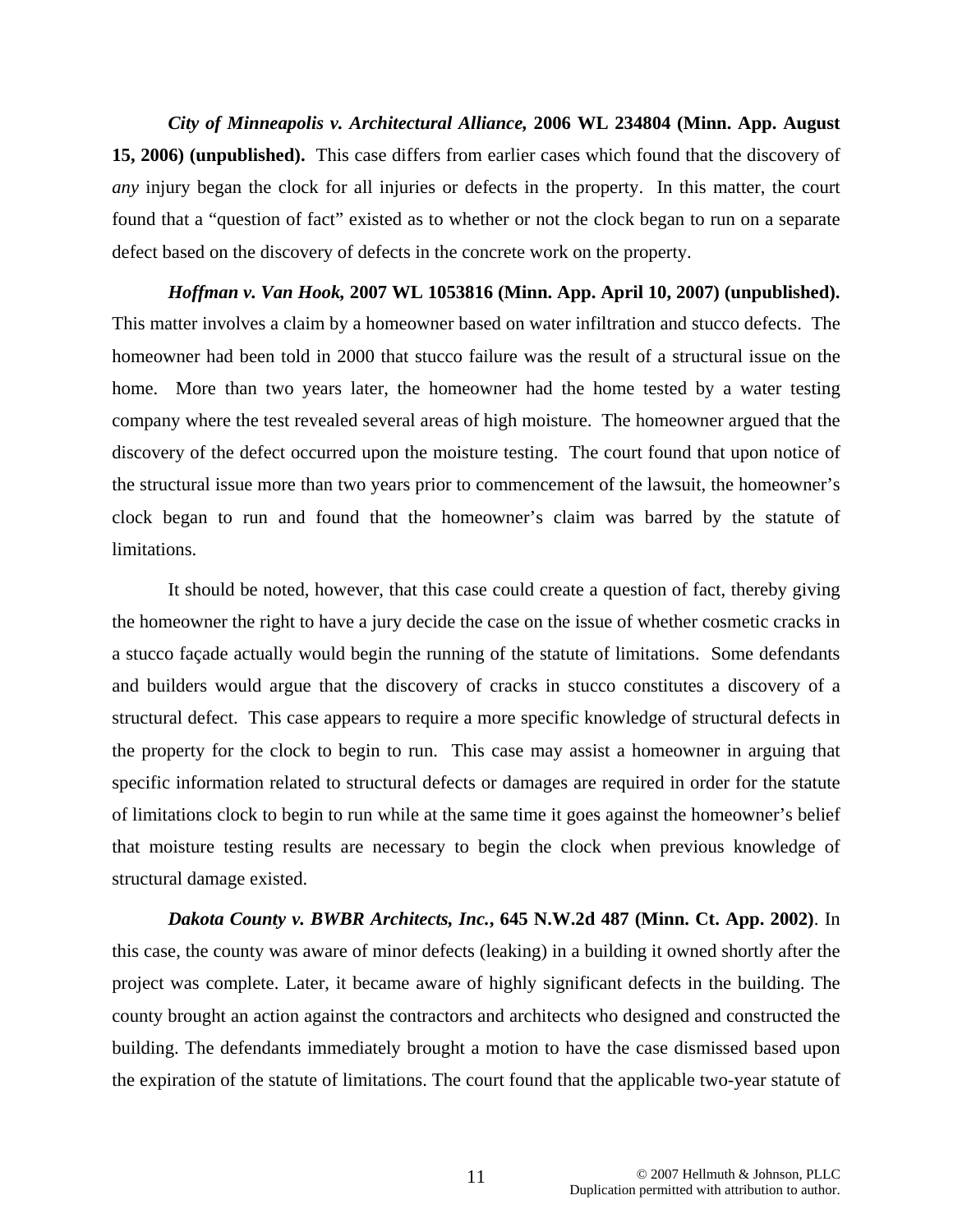limitations began to run when "with due diligence the injury **should have been discovered**, regardless of whether the precise nature of the defect causing the injury was known." Builders will often rely on this case to attempt to establish that a homeowner's time deadlines have not been met.

*Koes v. Advanced Design, Inc.***, 636 N.W.2d 352 (Minn. Ct. App. 2001)**. In this "date of discovery" case under the New Home Warranty laws, the homeowner moved into the residence in 1997 and found drain tile and heating problems in July 1999. In late 1999, the homeowner provided written notice to the builder of the problems.

The court faced the issue of whether a homeowner who brings claims that are barred pursuant to Minn. Stat. § 327A.02 (the Minnesota two-year New Home Warranty) but otherwise complies with the statute of limitations in Minn. Stat. § 541.051 (*i.e.*, sues within two years from the date of discovery) may recover damages. The court decided in favor of the homeowner and essentially left an open question regarding homes that are more than ten years old. The issue of claims for homes which are older than ten years was decided as of August 1, 2004 by an amendment to the statute of limitation found at Minn. Stat. § 541.051, Subd. 4, as described above. As stated above, Minn. Stat. § 541.051 sets forth a ten-year statute of repose which requires that any claim be brought within ten years after the completion of the construction (or eleven or twelve years if the defect is discovered in the ninth or tenth years).

*Metropolitan Life Insurance Co. v. M. A. Mortenson Companies, Inc.***, 545 N.W.2d 394 (Minn. Ct. App. 1996)**. This case is often utilized by builders seeking a harsh result against homeowners on the statute of limitations issue. In this case, the building owner noted water leakage in late 1987 and early 1988. Thereafter, water leakage was common in the building. In 1992 and 1994, experts retained by the building owner reported that the leakage was the result of defects in the building's windows. Ultimately, a variety of defects were identified, all of which constituted separate, distinct sources of water. The property owner brought suit and was confronted with a motion to dismiss its case based upon the statute of limitations. The property owner argued that each defect constituted a separate and distinct issue and the beginning of separate statute of limitations clocks.

The *Metropolitan Life* court focused on the continuing nature of the problem and refused to allow the property owners to go forward with their claims.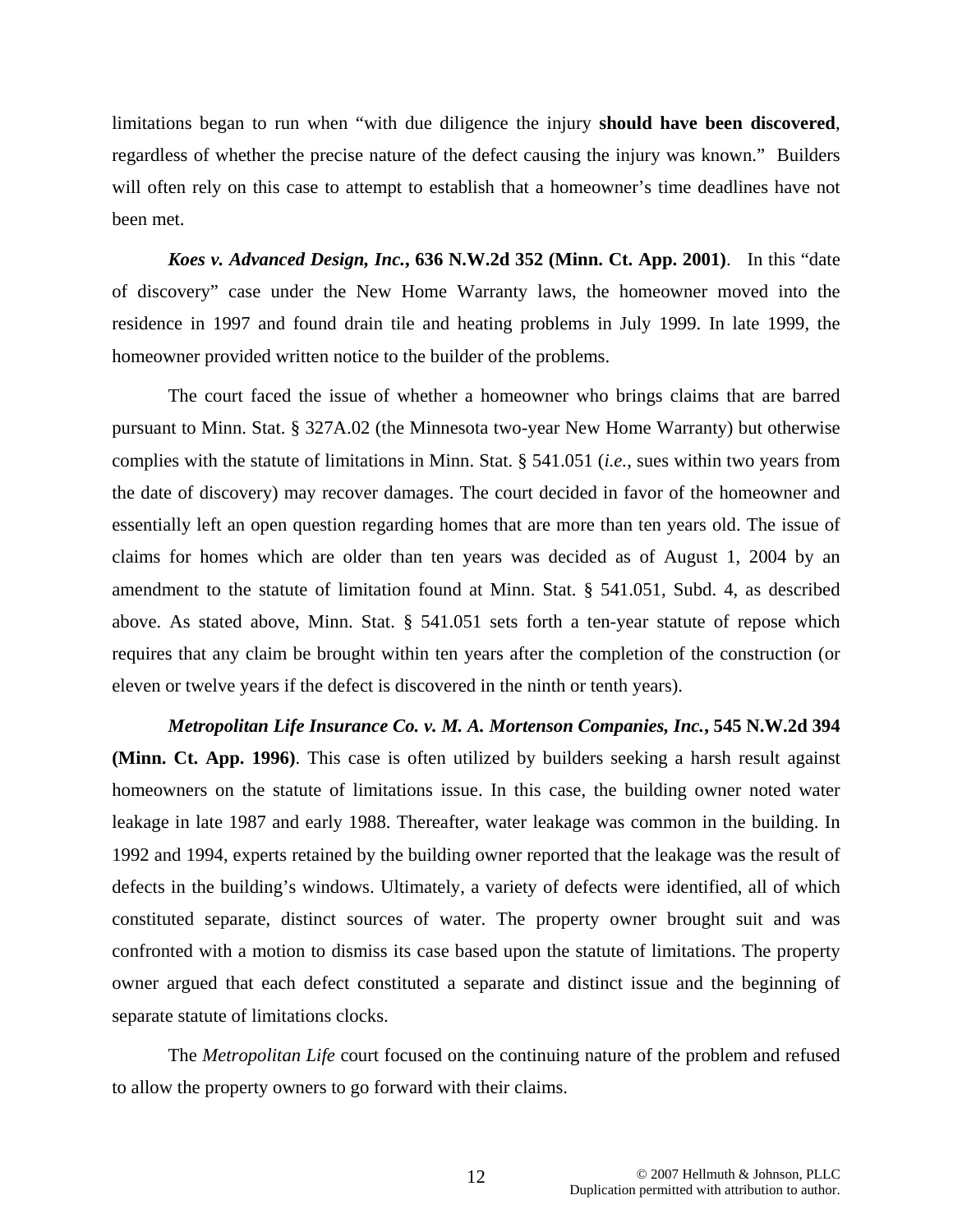The *Metropolitan Life* case suggests to homeowners that even if the defects are from a variety of sources, courts may find that the statute of limitations began to run on the date of the discovery of the first problem.

*Thorpe v. Price Brothers Company***, 441 N.W.2d 817 (Minn. Ct. App. 1989)**. Mr. Thorpe's leg was injured by a defect in a building at his place of employment. Mr. Thorpe brought a lawsuit more than two years after the injury occurred, claiming that he did not "discover" the defect to the property until he and his attorney inspected the property.

In *Thorpe*, the Minnesota Court of Appeals held that:

Given these facts, Thorpe either discovered or with reasonable diligence should have discovered the defective and unsafe condition [of the improvement to real property] on the date he was injured. The fact that he was unaware of the exact nature of the defective and unsafe condition until he was allowed to inspect it [property] does not preclude [dismissal of his case on the basis of statute of limitations] . . . .

 In the context of a water intrusion case, it is expected that a builder who is arguing for the application of *Thorpe* would argue that the discovery of any water in a house and not the *reason*  for water in the house, constitutes the date of discovery.

*Lake City Apartments v. Lund Martin Company***, 428 N.W.2d 110 (Minn. Ct. App. 1988)**. The property owner experienced water leaks from pipes in 1981 and 1982. After a repair, the leaks stopped until 1984. The builder argued that because there had been some leaks more than two years prior to the commencement of a lawsuit, the building owners should recover nothing.

Ultimately, the court found that the date of discovery is a "question of fact" for a jury. The issue of "question of fact" is highly relevant for homeowners faced with a builder's statute of limitations defense. Builders will often cite a variety of cases supporting the proposition that signs of any damage constitute date of discovery. Homeowners will often cite this case (*Lake City)* and others for the proposition that "date of discovery" is not an issue for a judge to decide but instead is an issue for a jury to decide. In that context, if the court accepts this argument, the homeowner's case is not immediately dismissed. The best protection against having to rely upon this argument is commencing a lawsuit within two years of any signs of defects in a home.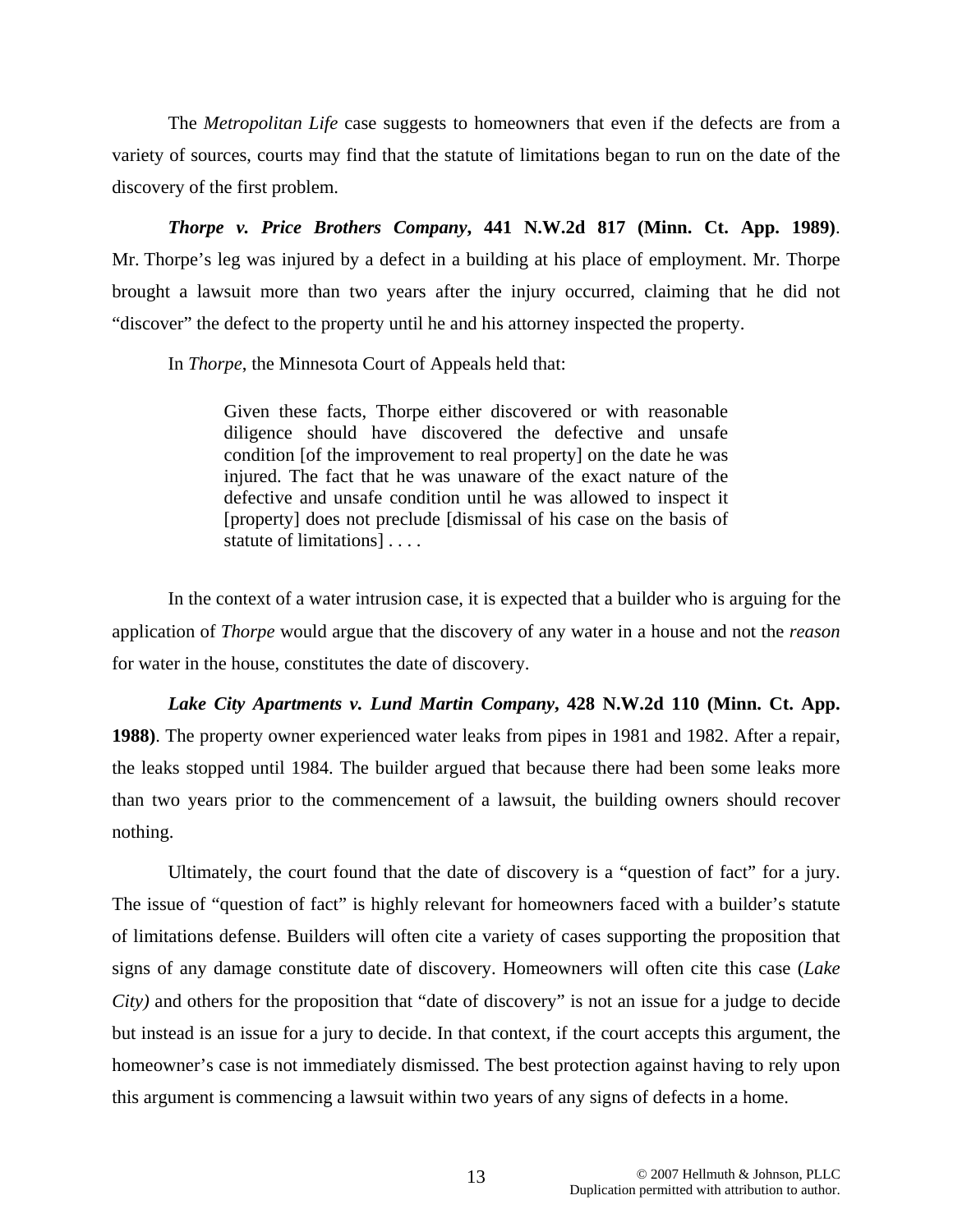# **CASES ADDRESSING "TOLLING OF STATUTE OF LIMITATIONS"**

 Many homeowners work with their builder or their builder's insurers upon discovery of issues with their home to try to resolve the issues. If this process takes more than two years from the discovery of the first sign of a problem, the homeowner may ultimately recover nothing. If the homeowner waits more than six months from the discovery of the issue before writing a simple letter notifying the builder of the problem, their New Home Warranty claim may also be waived. Every homeowner should be aware that once they discover a problem they have six months to send a brief letter notifying the builder of the problem and giving the builder an opportunity to repair.

There are only two possible ways for a homeowner to bring an action for a non-warranty claim more than two years after the date of discovery. The first is fraud, which is essentially self-explanatory (the builder must commit fraud against the homeowner in relation to the defect). The second is known as "estoppel" or equitable tolling whereby the clock is stopped due to some action of the builder.

Under the doctrine of estoppel and equitable tolling, if *during* the two years after the date of discovery certain prerequisites are met, the builder may not be able to successfully argue expiration of the statute of limitations upon commencement of a lawsuit. Many homeowners believe that simple discussions or even negotiations with the builder will somehow automatically stop the statute of limitations clock. As the *Oreck* case below clearly states, this is generally false. Instead, some very clear conduct by the builder must occur for the statute of limitations to be stopped.

A property owner should never assume that the clock has been stopped by equitable tolling. If the two-year anniversary of discovery of the defect is approaching, suit must be immediately commenced. Relying on a tolling or equitable estoppel argument is generally considered a major gamble for a homeowner. The court decisions are far too inconsistent for any homeowner to allow the two-year clock to lapse following the date of discovery on their simple belief that they may assert an estoppel argument.

Even if a homeowner is in negotiations with a builder and believes that the builder has made assurances that a repair will occur, and an important anniversary is approaching, legal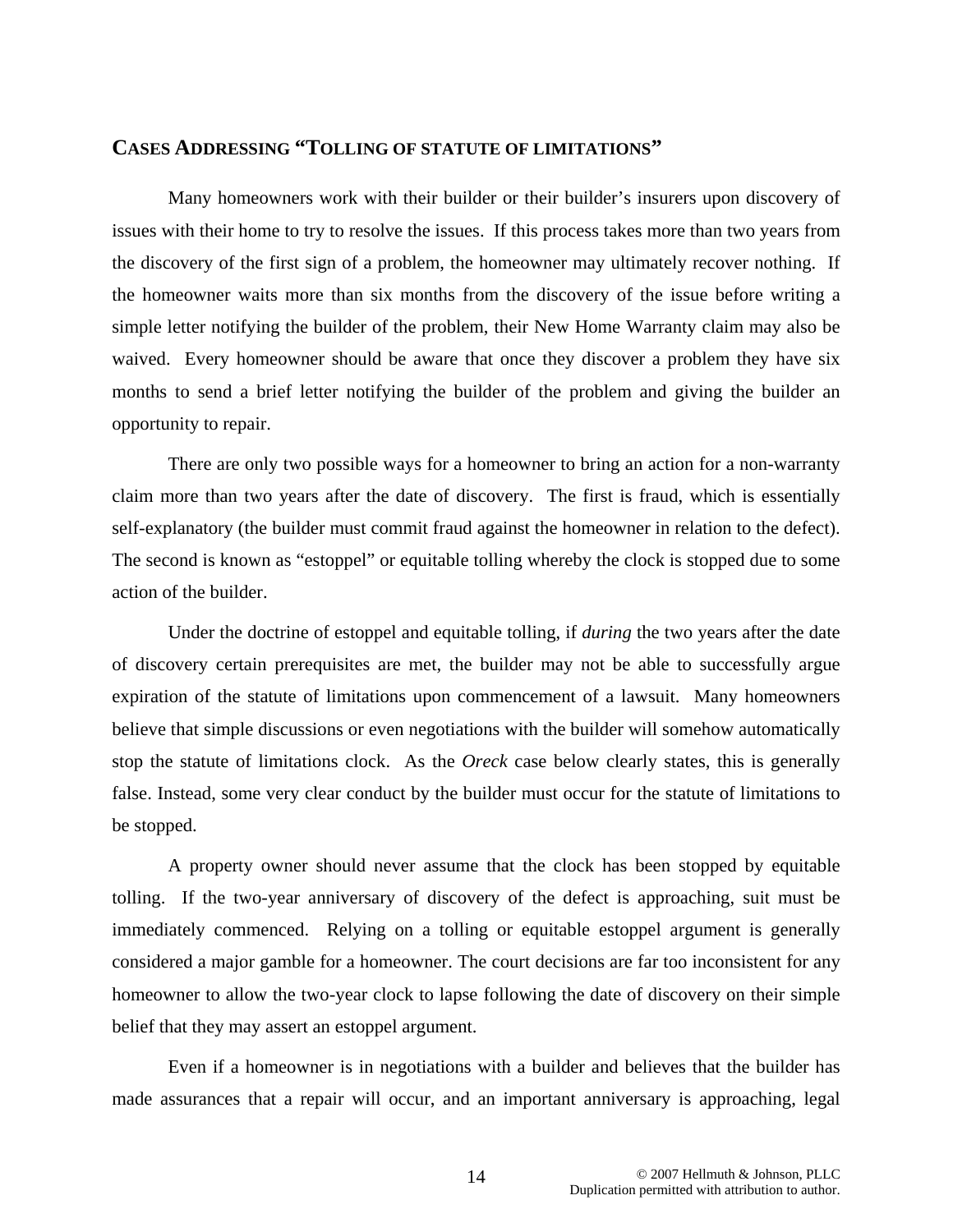counsel should be sought to confirm that all rights are preserved. Since many cases have found that inspections, meetings, and half promises do not stop the statute of limitations clock, homeowners should be aware of the inconsistent court decisions. The only surefire absolute way to stop the statute of limitations clock from ticking is to commence a lawsuit.

*City of Fergus Falls v. Sirny Architects LLP,* **2006 WL 330162 (Minn. App.) (unpublished).** In this matter, a claim was brought by the City of Fergus Falls against architects for the design of a city building. The court addressed the scope of an estoppel in this matter, wherein the builder or defendant commenced an act tolling the statute of limitations clock, estopping the defendant from arguing statute of limitations. The court noted the following:

> When a party allegedly responsible for remedying a defect in real property makes assurances or representations that the defect will be repaired, that party may be estopped from asserting a statute of limitations defense if the injured party reasonably and detrimentally relied on the assurances or representations (citing *Rhee*).

> *Estoppel* is an equitable doctrine addressed to the discretion of the court and is intended to prevent a party from taking unconscionable advantage of his own wrongs by asserting strict legal rights. To establish a claim of estoppel, plaintiff must prove that the defendant made representations or inducements upon which plaintiff reasonably relied and that plaintiff will be harmed if the claim of estoppel is not allowed. (*Citing, Petro Chemical Company v. U.S. Fire Insurance Co.,* 277 N.W.2d 408, 410 (Minn. 1979).)

> Estoppel does not continue indefinitely if the circumstances relied on to justify estoppel cease to be operational. At that time, a defendant must proceed with due diligence to assert its claim against defendant. Estoppel depends on the facts of each case and is ordinarily a fact question for the jury to decide. However, when only one inference can be drawn from the facts, it becomes a question of law.

This means that typically the jury will decide whether the defendant is estopped from arguing statute of limitations given a certain set of facts. However, when reasonable people could not disagree on the issue, the court may dismiss the case and end the homeowner's claim.

*Fuhr v. D. A. Smith Builders, Inc.,* **2005 WL 3371035 (Minn. App.) (unpublished).**

This case involves a typical stucco water infiltration claim in a residence. It is significant in the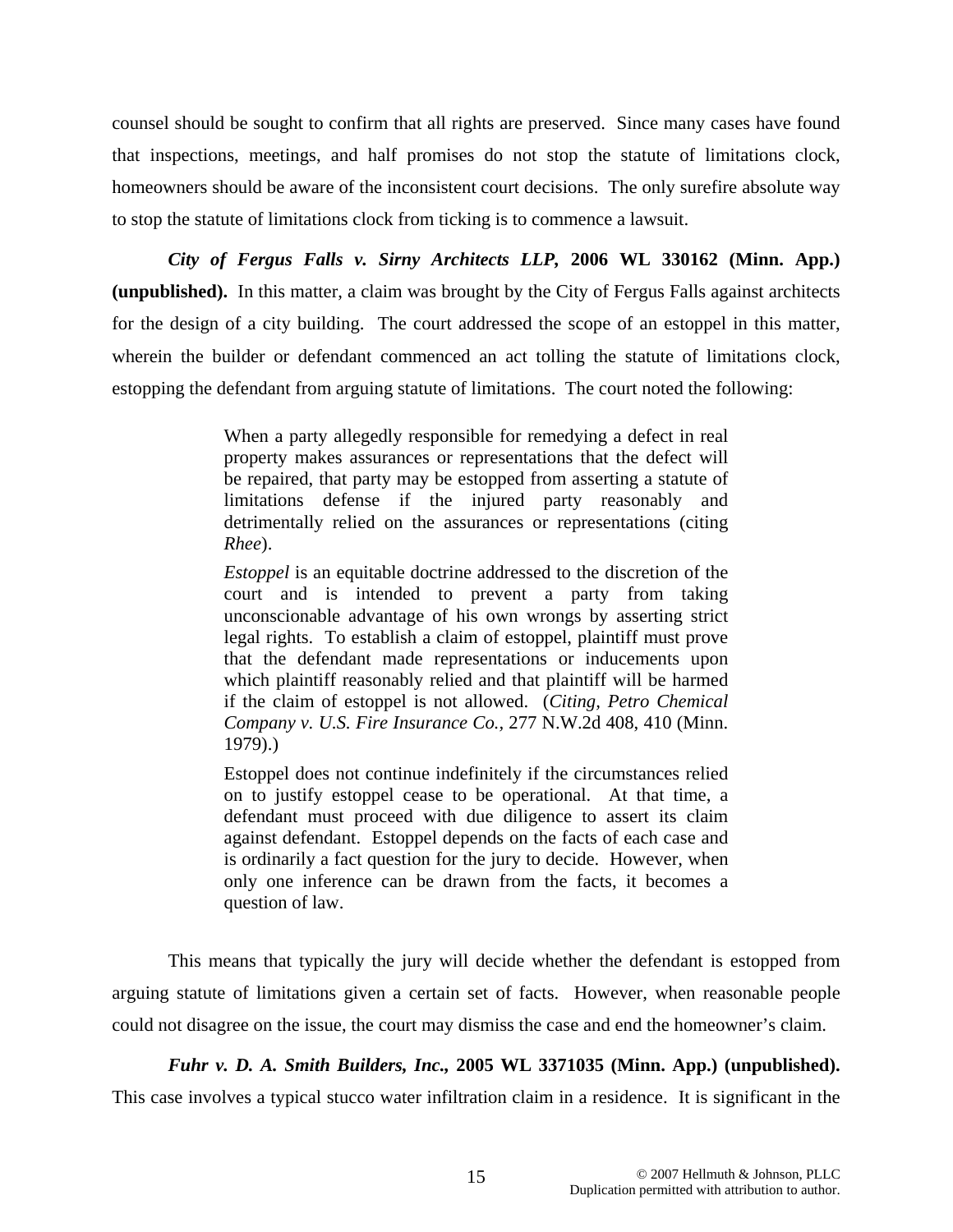context of the written notice deadline which requires notice to the builder within six months of discovery of the injury or structural issue in order to go forward with a New Home Warranty claim. In this case, the court gave a possible exception to the hard and fast written notice requirement in its footnote, where it noted:

> There is no claim that the Fuhrs gave any written notice to Smith's insurer. In an appropriate case, there might be a basis for estoppel or waiver of a written notice when the builder or the insurer, as its agent, acknowledges the homeowner's claim. We do not consider this argument because it was not presented in this case.

Thus, *Fuhr* suggests that some homeowners who have failed to provide written notice may benefit from an estoppel argument. *But*, *see, Collins v. Buus,* 2006 WL 1985431 (July 18, 2006) (unpublished), wherein the Court of Appeals found that a homeowner who had met several times with the builder's insurer, had allowed the builder's insurer to inspect his home, had given a recorded statement that was later typed by the insurer, and who had allowed the builder's insurer's engineer to inspect the home had not satisfied the written notice requirement under 327A.02 (the New Home Warranty) and, therefore, could not go forward with a New Home Warranty claim. *Fuhr* differs slightly than the typical estoppel claim in that it gives hope to some homeowners who have not provided written notice of the defect but have interacted significantly with the builder. Decisions like *Collins* convince homeowners that written notice immediately following discovery of an injury is required under the statute.

*Iverson v. Chicilo Homes, Inc.,* **2006 WL 1891130 (Minn. App. July 11, 2006) (unpublished).** In the *Iverson* case, the court found that the statute of limitations began to run not on first discovery of an apparent sign of a defective septic system (*i.e.*, sewage seepage) but, instead, upon notification from the building official that the septic system did not comply with the building code. This is a different scenario than the typical equitable tolling case in that the typical equitable tolling case stops the clock when the builder promises to repair a discovered defect or, in the alternative, attempts to repair the discovered defect and the property owner reasonably relies that the repairs have worked.

All of the equitable tolling cases are very fact sensitive. The concept of equitable tolling should be pursued only when a claim is being prosecuted by a property owner when an argument against an affirmative defense of statute of limitations is needed.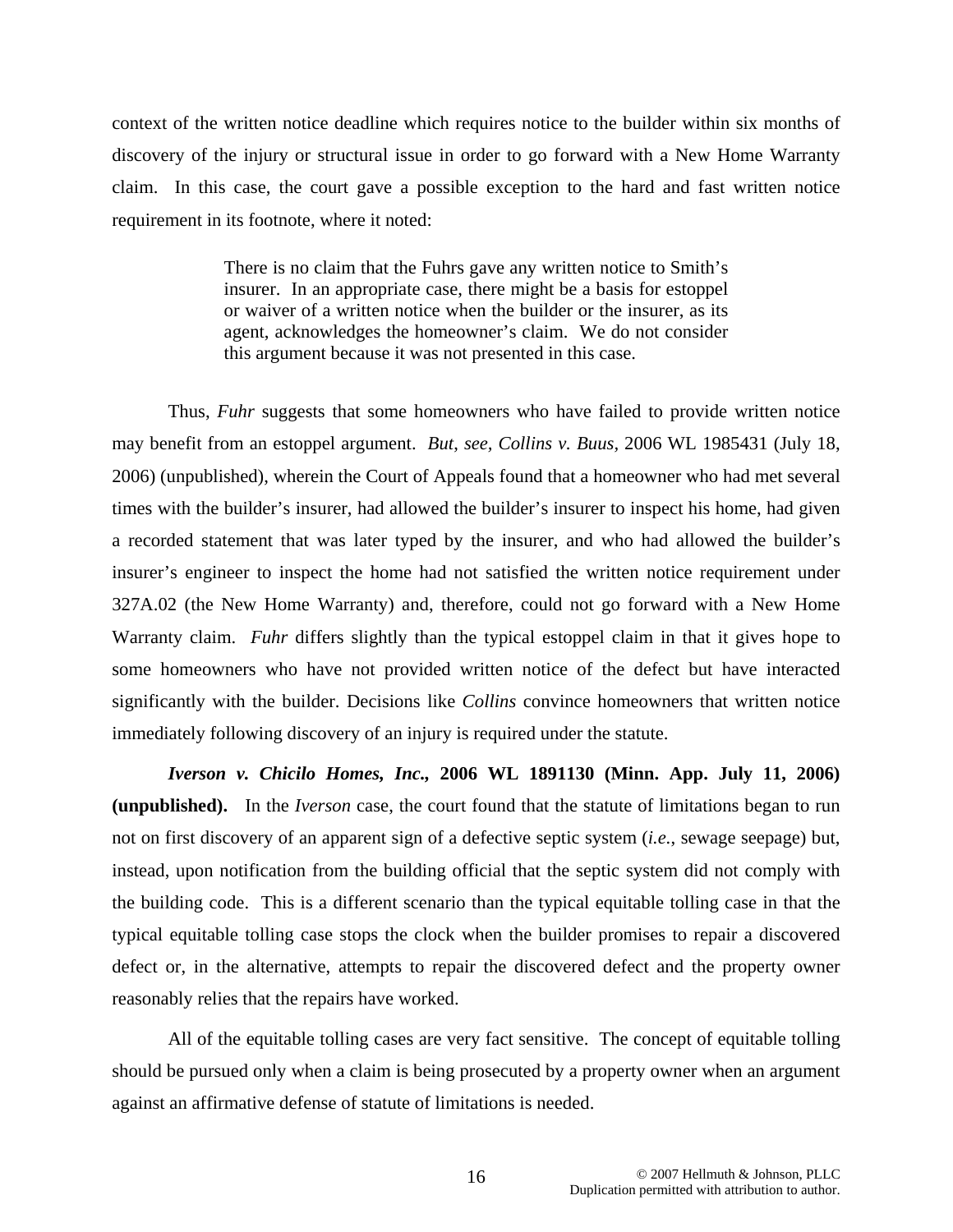*Fueling v. City of Plymouth,* **2006 WL 2129772 (Minn. App. August 1, 2006) (unpublished).** In this matter, the property owner argued that the statute of limitations had been equitably tolled as a result of the city's effort to repair. The court found that the statute of limitations and statute of repose (the two-year deadline to bring a claim and the rule that nothing can be brought more than ten years after completion of the projection) were not revived by later efforts of the contractor to address the problem. An example of this in the context of a construction defect on a residence would be if a contractor were to make an attempt to repair or promise to repair after the statute of limitations had passed, it would not revive the statute of limitations for the property owner and allow them to go forward successfully with the claim in theory. Again, fact situations in specific cases differ and this case reveals how equitable tolling should not be relied upon by a property owner who owns a ripe claim within the statute of limitations.

*Rhee v. Golden Home Builders, Inc.***, 617 N.W.2d 618 (Minn. Ct. App. 2000)**. The owners of a newly constructed home brought an action against the builder alleging construction defects. The homeowners observed leakage from the floors and windows during heavy rains and they complained to the builder, who made repeated assurances that the defect would be repaired and tried unsuccessfully for several years to repair the problem.

 The homeowners bought the home from the builder in December 1993 and the following spring (1994) discovered water leakage during heavy rains. The builder assured the homeowner that the problems would be fixed beginning in 1994 and continued to make these assurances, along with several unsuccessful repair attempts, until 1998. Because the problems continued, the homeowners began a lawsuit in 1998. The builder claimed that the homeowners were entitled to no recovery because the homeowners' claims were barred under the statute of limitations. The trial court dismissed all of the homeowners' claims, stating that the statute of limitations had expired prior to the commencement of the lawsuit. The court noted:

> There is no dispute that the [homeowners] discovered substantial leakage in the spring of 1994. But a builder may be estopped [prevented] from asserting the bar of statute of limitations if his conduct satisfies the elements of equitable estoppel:

> > (1) There must be conduct—acts, language or silence—amounting to a representation or concealment of material facts.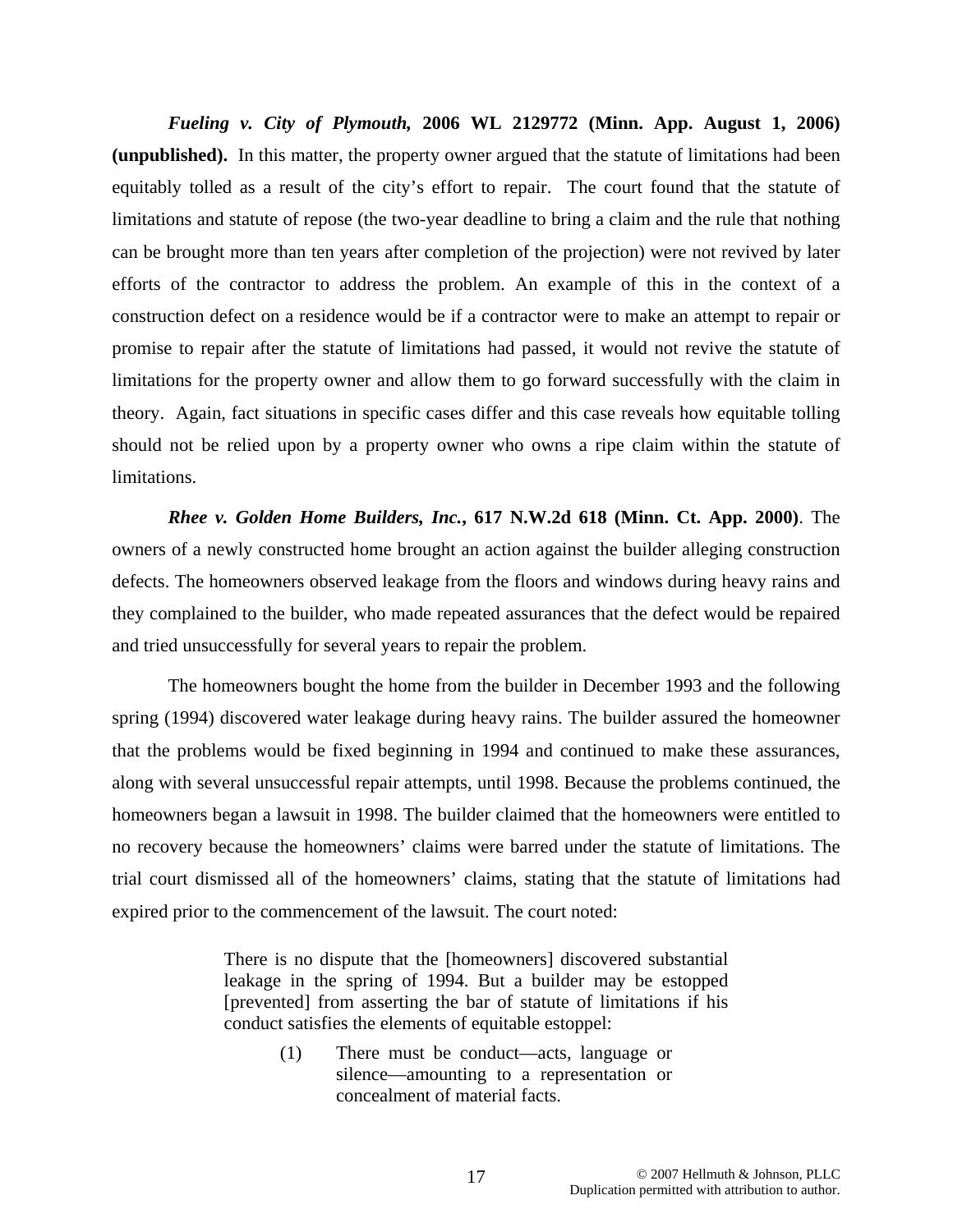- (2) These facts must be known to the party estopped.
- (3) The truth concerning these facts must be unknown to the other party claiming the benefit of estoppel, at the time when such conduct was done, and at the time when it was acted upon by him.
- (4) The conduct must be done with the intention, or at least with the expectation, that it will be acted upon by the other party or under such circumstances that it is both natural and probable that it will be so acted upon it.
- (5) The conduct must be relied upon by the other party and thus relying, he must be led to act upon it.
- (6) He must in fact act upon it in such a manner as to change his position for the worst.

The court of appeals found that when all of these elements are satisfied, or when reasonable minds could disagree as to whether all of the six elements are satisfied, the homeowners are entitled to at least present their case to a jury rather than have their case dismissed in its entirety. The court went on to note:

> When a party allegedly responsible for remedying a defect in real property makes assurances or representations that the defect will be repaired, the party may be estopped from asserting a statute of limitations defense if the injured party reasonably and detrimentally relied on the assurance or representations (*citing Hydra Mack v. Onan Corp.*, 450 N.W.2d 913, 919 (Minn. 1990)).

The *Rhee* case gives hope to some homeowners who have waited more than two years from first discovering a problem to commence suit. However, the court did note that in the event only one reasonable inference can be made as to whether the builder engaged in acts causing estoppel, the homeowner will not then receive the benefit, their case will be dismissed, and they will not be able to recover. The court noted, however, when reasonable people could differ as to whether the six elements of estoppel are present, the homeowner (luckily for them) will be allowed to present their case to a jury.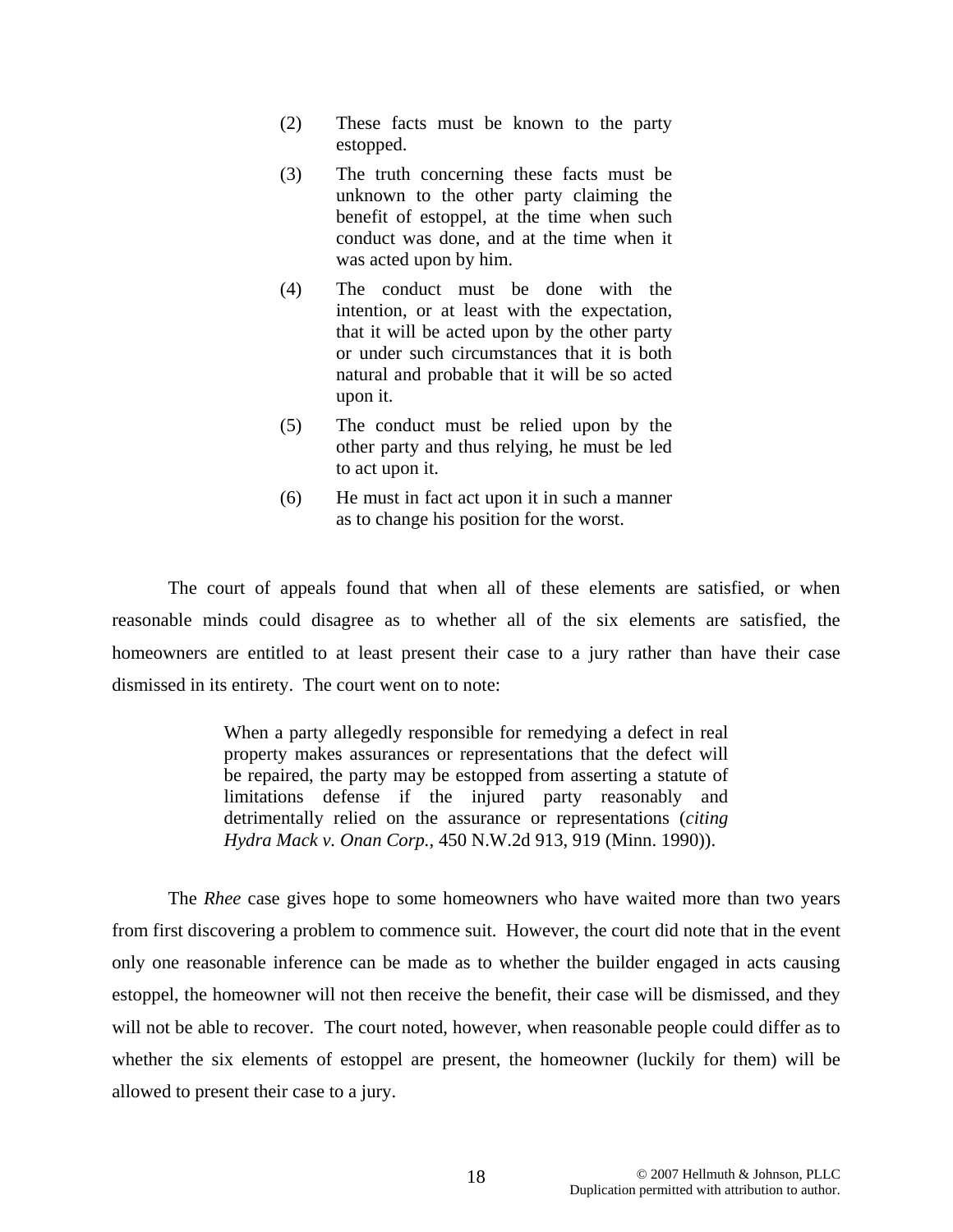*Oreck v. Harvey Homes, Inc.***, 602 N.W.2d 424 (Minn. Ct. App. 2000)**. The homeowners in this matter contracted with the builder for the construction of a stucco home in 1994. Under the contract the builder was specifically not defined as a general contractor on the project. The homeowners worked directly with the stucco provider during the construction of the home. Construction was completed in 1995. The builder communicated a number of the homeowners' complaints to subcontractors despite its position that it was not the general contractor.

 After the homeowners moved into the property they experienced leaking from rain, leaking from ice dams and issues related to defective stucco and windows. The builder requested the stucco subcontractor perform stucco repairs. The stucco contractor completed repairs in 1995. The builder sent one of its own employees to add caulking to the home but this effort did not stop the leaking problems. In 1996, the builder sent a window manufacturer to the home to inspect the windows. This window manufacturer concluded that there was no problem with the manufacture or installation of the windows.

 The homeowners commenced a lawsuit in November 1997 – just days after the two-year anniversary of the discovery of the defects in the home. Both the builder and the stucco manufacturer ultimately made a motion to the court asking the court to dismiss the homeowners' case in its entirety based on the two-year statute of limitations.

The court also considered the issue of whether the statute of limitations clock was stopped because of the builder's responses to complaints prior to the lapse of the two-year statute of limitations. The court used the term "equitable tolling" for its analysis of this issue, although some courts use the term "estoppel" to analyze this question. The court noted:

> Estoppel depends on the facts of each case and ordinarily presents a question for the jury.

*(Citing Brenner v. Nordby*, 306 N.W.2d 126 (Minn. Ct. App. 1981).) These holding benefits homeowners, as the court stated that the issue of whether the statute of limitations was tolled (stopped) is a question for a jury to decide. When a question is for a jury to decide, the builder may not simply move to have a case dismissed immediately upon commencement of the action. The court noted that "the primary issue in this case is whether [the builder] made assurances to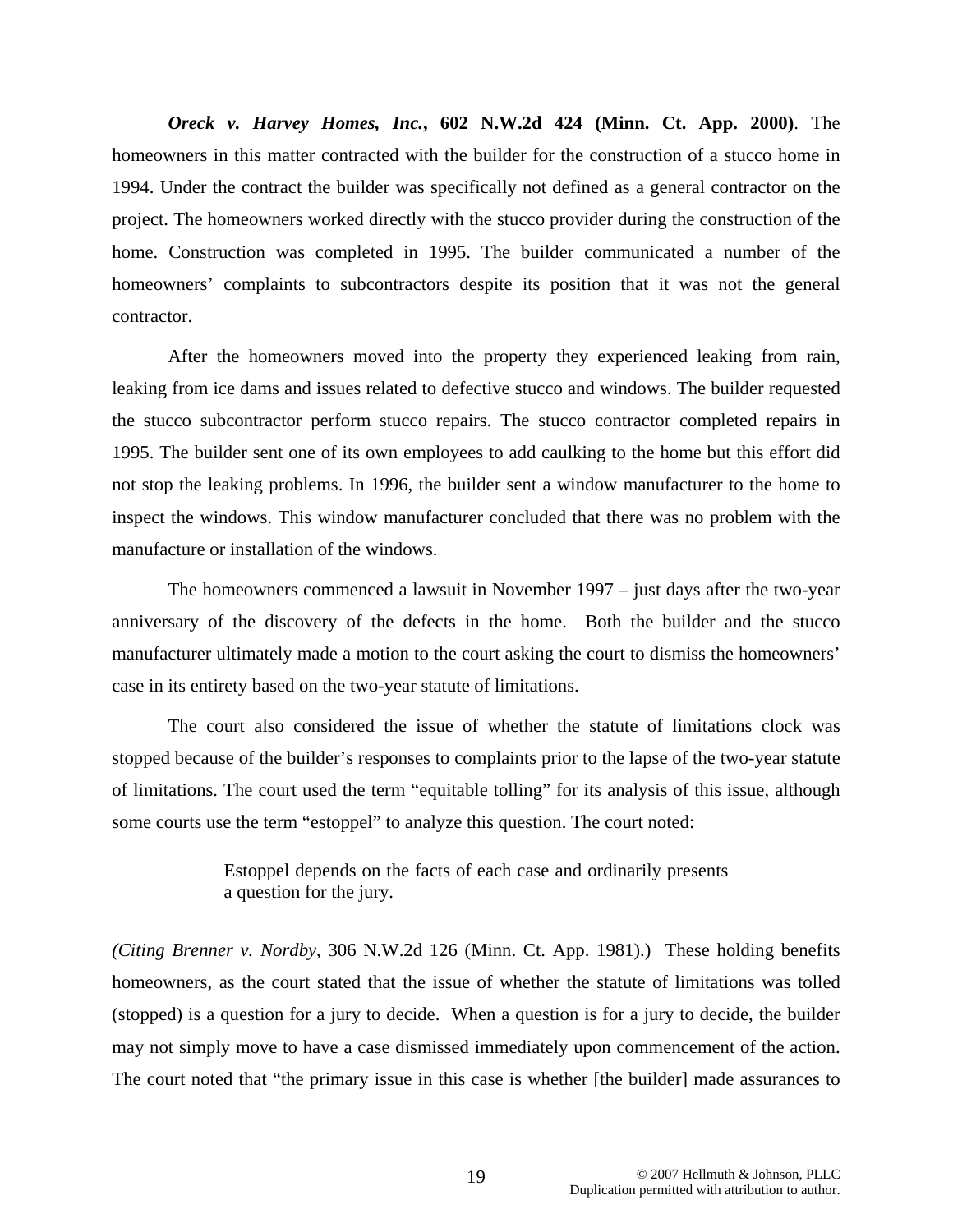the [homeowners] that they would repair the leakage in the windows, roof and sockets." The court also noted that specific correspondence from the builder attempted to blame the water leakage on other contractors. This was a factor in deciding whether the builder made assurances that it would correct the problems, and ultimately revolved around the question as to whether the homeowners could maintain a claim more than two years after the discovery of the first water. Ultimately, the court found while the homeowners claimed that the builder had made assurances of repair, the facts indicated that the clock was not stopped, the statute of limitations had expired, and the homeowners received nothing.

*Mutual Service Life Insurance Company v. Galaxy Builders, Inc.***, 435 N.W.2d 136 (Minn. Ct. App. 1989)**. A building owner brought an action alleging defects in the construction against a general contractor who constructed the building, the floors of which were required to be 4 inches to 6 inches thick. Approximately one year after the building was constructed, it was discovered that the floors actually ranged from 2-1/4 inches to 5 inches thick, causing the floors to fail.

 The property owner commenced a lawsuit more than two years after discovering the actual insufficient thickness of the floor. The court found that even if the hidden nature of the defect constituted "fraud" pursuant to Minn. Stat. § 541.051, once the defect was discovered, the statute of limitations was no longer "tolled." As such, although the court allowed the building owners to continue their case on the basis of estoppel (assurances that the building would be fixed by the builder), it found that fraud stops the clock only until the fraud is discovered.

 As these cases illustrate, legal claims involving construction defects resulting in water intrusion, mold or other damage are subject to strict time limitations and often-complex legal interpretations. It is important for homeowners to understand their rights and take action in a timely manner. Moreover, as each case is different, homeowners faced with this issue should consult an attorney with specific experience in this area of law.

# # #